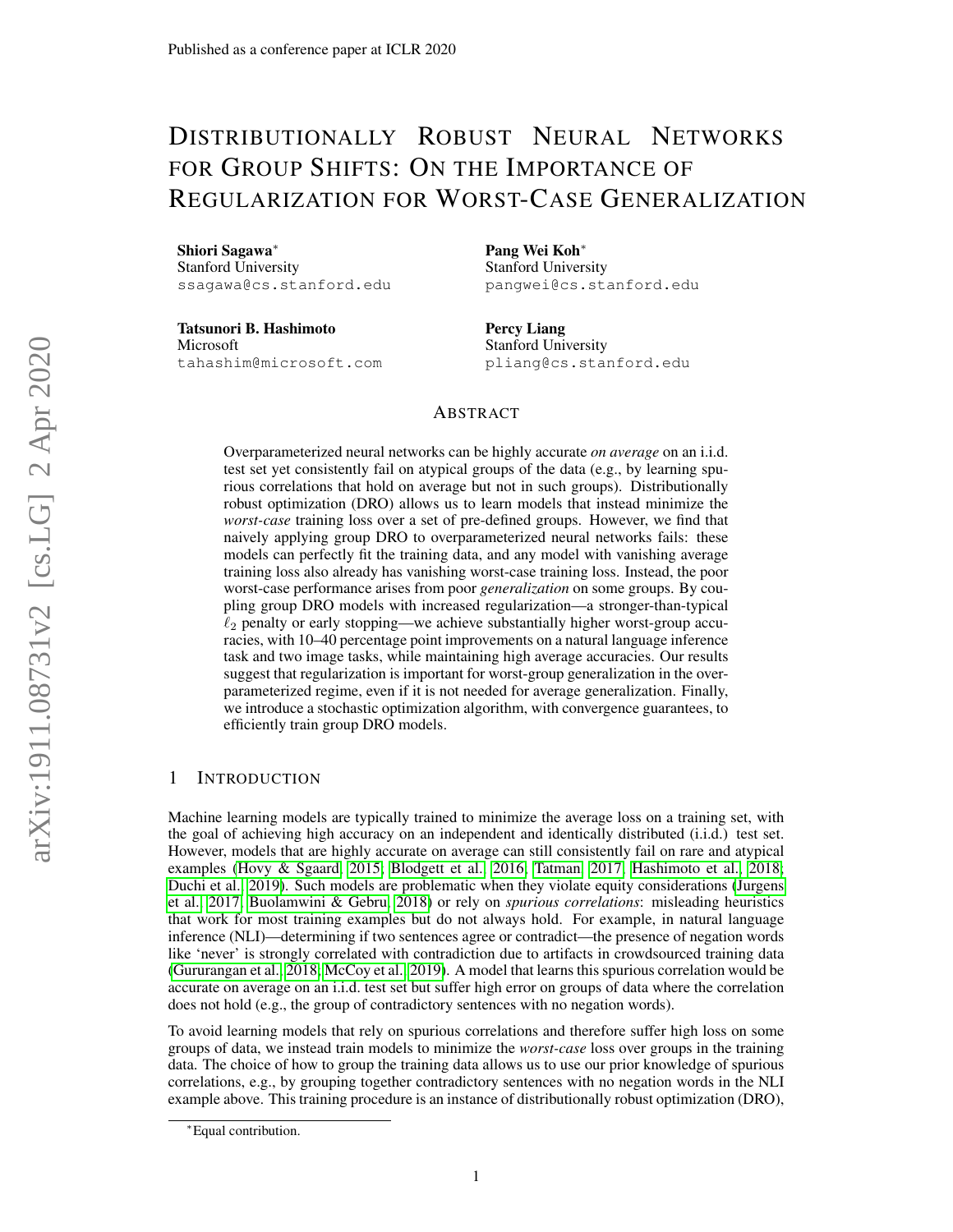<span id="page-1-0"></span>

Figure 1: Representative training and test examples for the datasets we consider. The correlation between the label y and the spurious attribute  $\alpha$  at training time does not hold at test time.

which optimizes for the worst-case loss over potential test distributions [\(Ben-Tal et al., 2013;](#page-10-2) [Duchi](#page-11-4) [et al., 2016\)](#page-11-4). Existing work on DRO has focused on models that cannot approach zero training loss, such as generative models [\(Oren et al., 2019\)](#page-12-2) or convex predictive models with limited capacity [\(Maurer & Pontil, 2009;](#page-12-3) [Shafieezadeh-Abadeh et al., 2015;](#page-12-4) [Namkoong & Duchi, 2017;](#page-12-5) [Duchi &](#page-11-5) [Namkoong, 2018;](#page-11-5) [Hashimoto et al., 2018\)](#page-11-1).

We study group DRO in the context of overparameterized neural networks in three applications (Figure [1\)](#page-1-0)—natural language inference with the MultiNLI dataset [\(Williams et al., 2018\)](#page-13-1), facial attribute recognition with CelebA [\(Liu et al., 2015\)](#page-12-6), and bird photograph recognition with our modified version of the CUB dataset [\(Wah et al., 2011\)](#page-13-2). The problem with applying DRO to overparameterized models is that if a model achieves zero training loss, then it is optimal on both the worst-case (DRO) and the average training objectives [\(Zhang et al., 2017;](#page-13-3) [Wen et al., 2014\)](#page-13-4). In the vanishing-trainingloss regime, we indeed find that group DRO models do no better than standard models trained to minimize average loss via empirical risk minimization (ERM): both models have high average test accuracies and worst-group *training* accuracies, but low worst-group *test* accuracies (Section [3.1\)](#page-3-0). In other words, the generalization gap is small on average but large for the worst group.

In contrast, we show that strongly-regularized group DRO models that do not attain vanishing training loss can significantly outperform both regularized and unregularized ERM models. We consider  $\ell_2$  penalties, early stopping (Section [3.2\)](#page-3-1), and *group adjustments* that minimize a risk measure which accounts for the differences in generalization gaps between groups (Section [3.3\)](#page-5-0). Across the three applications, regularized group DRO improves worst-case test accuracies by 10–40 percentage points while maintaining high average test accuracies. These results give a new perspective on generalization in neural networks: regularization might not be important for good average performance (e.g., models can "train longer and generalize better" on average [\(Hoffer et al., 2017\)](#page-11-6)) but it appears important for good worst-case performance.

Finally, to carry out the experiments, we introduce a new stochastic optimizer for group DRO that is stable and scales to large models and datasets. We derive convergence guarantees for our algorithm in the convex case and empirically show that it behaves well in our non-convex models (Section [5\)](#page-8-0).

# 2 SETUP

Consider predicting labels  $y \in Y$  from input features  $x \in \mathcal{X}$ . Given a model family  $\Theta$ , loss  $\ell : \Theta \times (\mathcal{X} \times \mathcal{Y}) \to \mathbb{R}_+$ , and training data drawn from some distribution P, the standard goal is to find a model  $\theta \in \Theta$  that minimizes the expected loss  $\mathbb{E}_P[\ell(\theta; (x, y))]$  under the same distribution P. The standard training procedure for this goal is empirical risk minimization (ERM):

<span id="page-1-2"></span>
$$
\hat{\theta}_{\text{ERM}} := \underset{\theta \in \Theta}{\text{arg min}} \ \mathbb{E}_{(x,y) \sim \hat{P}}[\ell(\theta; (x,y))],\tag{1}
$$

where  $\ddot{P}$  is the empirical distribution over the training data.

In distributionally robust optimization (DRO) [\(Ben-Tal et al., 2013;](#page-10-2) [Duchi et al., 2016\)](#page-11-4), we aim instead to minimize the worst-case expected loss over an uncertainty set of distributions Q:

<span id="page-1-1"></span>
$$
\min_{\theta \in \Theta} \Big\{ \mathcal{R}(\theta) := \sup_{Q \in \mathcal{Q}} \mathbb{E}_{(x,y) \sim Q} [\ell(\theta; (x, y))] \Big\}.
$$
 (2)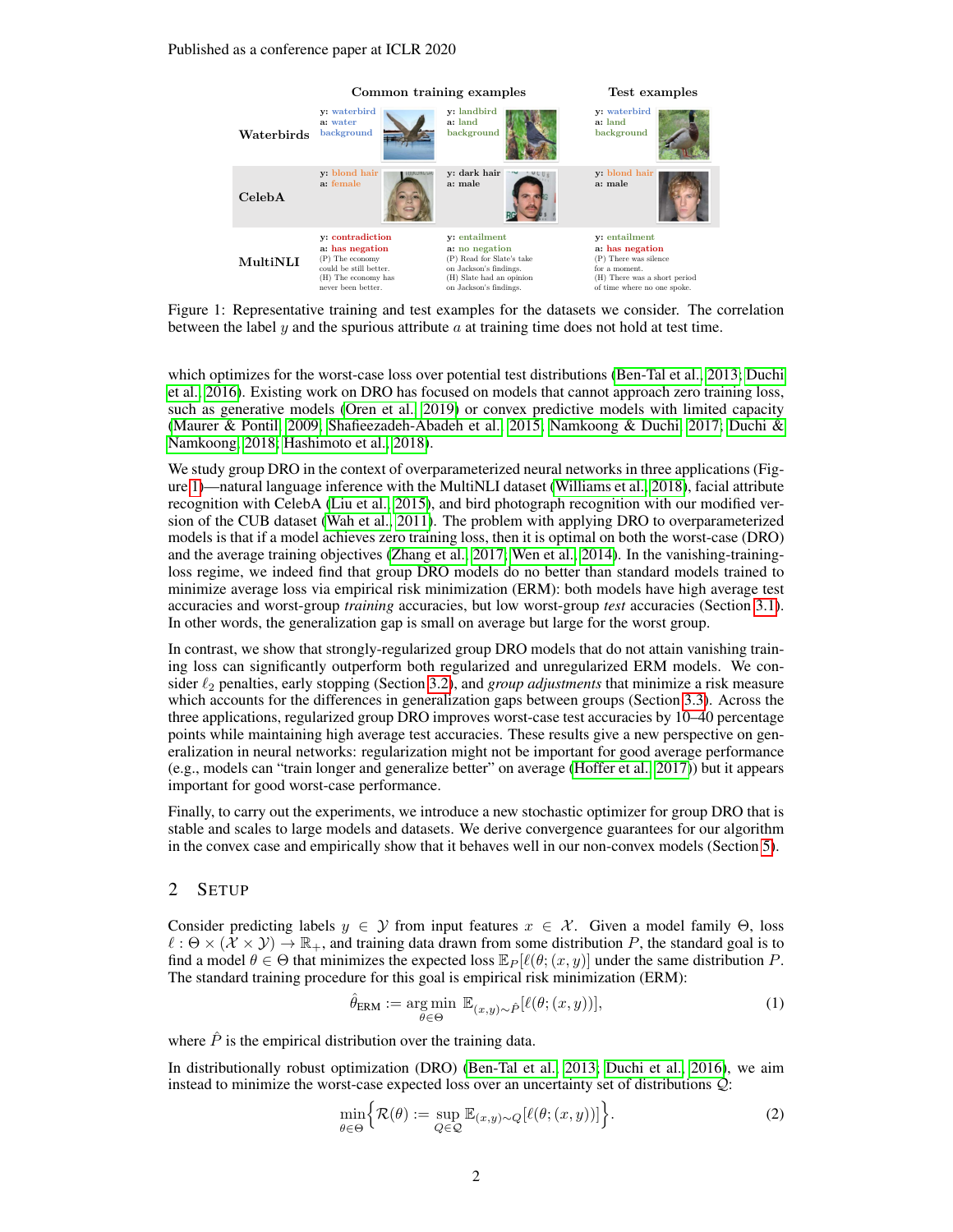The uncertainty set Q encodes the possible test distributions that we want our model to perform well on. Choosing a general family  $Q$ , such as a divergence ball around the training distribution, confers robustness to a wide set of distributional shifts, but can also lead to overly pessimistic models which optimize for implausible worst-case distributions [\(Duchi et al., 2019\)](#page-11-2).

To construct a realistic set of possible test distributions without being overly conservative, we leverage prior knowledge of spurious correlations to define groups over the training data and then define the uncertainty set Q in terms of these groups. Concretely, we adopt the *group DRO* setting [\(Hu](#page-11-7) [et al., 2018;](#page-11-7) [Oren et al., 2019\)](#page-12-2) where the training distribution P is assumed to be a mixture of m groups  $P_g$  indexed by  $\mathcal{G} = \{1, 2, ..., m\}$  $\mathcal{G} = \{1, 2, ..., m\}$  $\mathcal{G} = \{1, 2, ..., m\}$ .<sup>1</sup> We define the uncertainty set  $\mathcal Q$  as any mixture of these groups, i.e.,  $Q := \{ \sum_{g=1}^{m} q_g P_g : q \in \Delta_m \}$ , where  $\Delta_m$  is the  $(m-1)$ -dimensional probability simplex; this choice of  $Q$  allows us to learn models that are robust to group shifts. Because the optimum of a linear program is attained at a vertex, the worst-case risk [\(2\)](#page-1-1) is equivalent to a maximum over the expected loss of each group,

<span id="page-2-1"></span>
$$
\mathcal{R}(\theta) = \max_{g \in \mathcal{G}} \mathbb{E}_{(x,y) \sim P_g} [\ell(\theta; (x, y))]. \tag{3}
$$

We assume that we know which group each training point comes from—i.e., the training data comprises  $(x, y, g)$  triplets—though we do not assume we observe g at test time, so the model cannot use g directly. Instead, we learn a *group DRO* model minimizing the empirical worst-group risk  $\mathcal{R}(\theta)$ :

$$
\hat{\theta}_{\text{DRO}} := \underset{\theta \in \Theta}{\arg \min} \Big\{ \hat{\mathcal{R}}(\theta) := \underset{g \in \mathcal{G}}{\max} \mathbb{E}_{(x,y) \sim \hat{P}_g} [\ell(\theta; (x,y))] \Big\},\tag{4}
$$

where each group  $\hat{P}_g$  is an empirical distribution over all training points  $(x, y, g')$  with  $g' = g$  (or equivalently, a subset of training examples drawn from  $P_q$ ). Group DRO learns models with good worst-group *training* loss across groups. This need not imply good worst-group *test* loss because of the worst-group *generalization gap*  $\delta := \mathcal{R}(\theta) - \hat{\mathcal{R}}(\theta)$ . We will show that for overparameterized neural networks,  $\delta$  is large unless we apply sufficient regularization.

#### 2.1 APPLICATIONS

In the rest of this paper, we study three applications that share a similar structure (Figure [1\)](#page-1-0): each data point  $(x, y)$  has some input attribute  $a(x) \in A$  that is spuriously correlated with the label y, and we use this prior knowledge to form  $m = |\mathcal{A}| \times |\mathcal{Y}|$  groups, one for each value of  $(a, y)$ . We expect that models that learn the correlation between  $a$  and  $y$  in the training data would do poorly on groups for which the correlation does not hold and hence do worse on the worst-group loss  $\mathcal{R}(\theta)$ .

Object recognition with correlated backgrounds (Waterbirds dataset). Object recognition models can spuriously rely on the image background instead of learning to recognize the actual object [\(Ribeiro et al., 2016\)](#page-12-7). We study this by constructing a new dataset, Waterbirds, which combines bird photographs from the Caltech-UCSD Birds-200-2011 (CUB) dataset [\(Wah et al., 2011\)](#page-13-2) with image backgrounds from the Places dataset [\(Zhou et al., 2017\)](#page-13-5). We label each bird as one of  $\mathcal{Y} = \{\text{waterbird}, \text{landbird}\}\$ and place it on one of  $\mathcal{A} = \{\text{water background}, \text{land background}\}\$ , with waterbirds (landbirds) more frequently appearing against a water (land) background (Appendix [C.1\)](#page-16-0). There are  $n = 4795$  training examples and 56 in the smallest group (waterbirds on land).

Object recognition with correlated demographics (CelebA dataset). Object recognition models (and other ML models more generally) can also learn spurious associations between the label and demographic information like gender and ethnicity [\(Buolamwini & Gebru, 2018\)](#page-10-1). We examine this on the CelebA celebrity face dataset [\(Liu et al., 2015\)](#page-12-6), using hair color ( $\mathcal{Y} = \{\text{blond}, \text{dark}\}\$ ) as the target and gender ( $A = \{male, female\}$ ) as the spurious attribute. There are  $n = 162770$  training examples in the CelebA dataset, with 1387 in the smallest group (blond-haired males).

Natural language inference (MultiNLI dataset). In natural language inference, the task is to determine if a given hypothesis is entailed by, neutral with, or contradicts a given premise. Prior work has shown that crowdsourced training datasets for this task have significant annotation artifacts, such as the spurious correlation between contradictions and the presence of the negation words

<span id="page-2-0"></span><sup>&</sup>lt;sup>1</sup> In our main experiments,  $m = 4$  or 6; we also use  $m = 64$  in our supplemental experiments.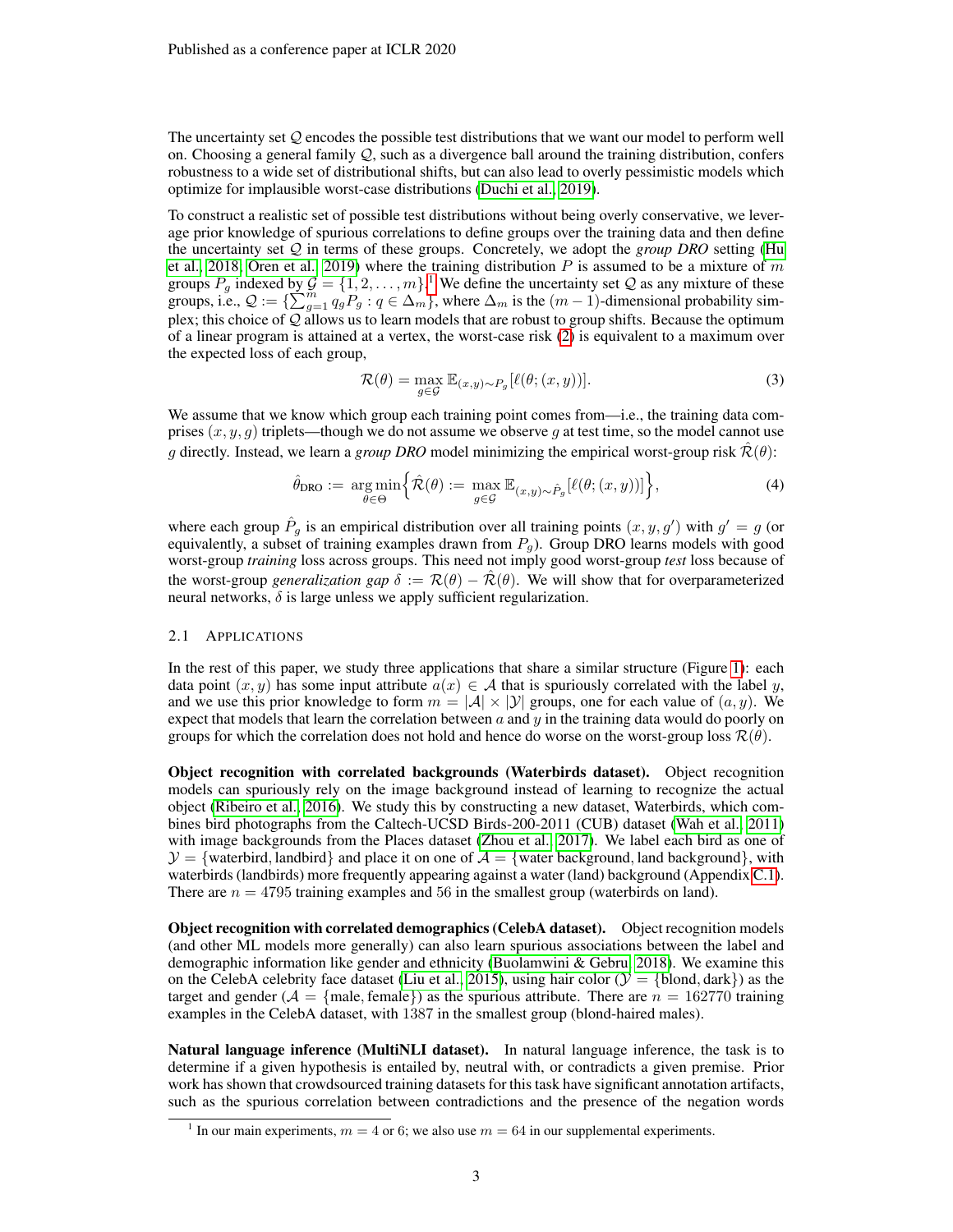*nobody*, *no*, *never*, and *nothing* [\(Gururangan et al., 2018\)](#page-11-3). We divide the MultiNLI dataset [\(Williams](#page-13-1) [et al., 2018\)](#page-13-1) into  $m = 6$  groups, one for each pair of labels  $\mathcal{Y} = \{\text{entailed, neutral, contradictory}\}\$ and spurious attributes  $A = \{no negation, negation\}$ . There are  $n = 206175$  examples in our training set, with 1521 examples in the smallest group (entailment with negations); see Appendix [C.1](#page-16-0) for more details on dataset construction and the training/test split.

# 3 COMPARISON BETWEEN GROUP DRO AND ERM

To study the behavior of group DRO vs. ERM in the overparametrized setting, we fine-tuned ResNet50 models [\(He et al., 2016\)](#page-11-8) on Waterbirds and CelebA and a BERT model [\(Devlin et al.,](#page-11-9) [2019\)](#page-11-9) on MultiNLI. These are standard models for image classification and natural language inference which achieve high average test accuracies on their respective tasks.

We train the ERM [\(1\)](#page-1-2) and group DRO [\(4\)](#page-2-1) models using standard (minibatch) stochastic gradient descent and (minibatch) stochastic algorithm introduced in Section [5,](#page-8-0) respectively. We tune the learning rate for ERM and use the same setting for DRO (Appendix [C.2\)](#page-17-0). For each model, we measure its *average* (in-distribution) accuracy over training and test sets drawn from the same distribution, as well as its *worst-group* accuracy on the worst-performing group.

## <span id="page-3-0"></span>3.1 ERM AND DRO HAVE POOR WORST-GROUP ACCURACY IN THE OVERPARAMETERIZED REGIME

Overparameterized neural networks can perfectly fit the training data and still generalize well on average [\(Zhang et al., 2017\)](#page-13-3). We start by showing that these overparameterized models do not generalize well on the worst-case group when they are trained to convergence using standard regularization and hyperparameter settings [\(He et al., 2016;](#page-11-8) [Devlin et al., 2019\)](#page-11-9), regardless of whether they are trained with ERM or group DRO.[2](#page-3-2)

ERM. As expected, ERM models attain near-perfect worst-group training accuracies of at least 99.9% on all three datasets and also obtain high average test accuracies (97.3%, 94.8%, and 82.5% on Waterbirds, CelebA, and MultiNLI). However, they perform poorly on the worst-case group at test time with worst-group accuracies of 60.0%, 41.1%, and 65.7% respectively (Table [1,](#page-4-0) Figure [2\)](#page-4-1). Their low worst-group accuracies imply that these models are brittle under group shifts.

DRO. The ERM models trained above nearly perfectly classify every training point, and are therefore near-optimal for both the ERM [\(1\)](#page-1-2) and DRO [\(4\)](#page-2-1) objectives. Indeed, we find that group DRO models perform similarly to ERM models, attaining near-perfect training accuracies and high average test accuracies, but poor worst-group test accuracies (Table [1,](#page-4-0) Figure [2\)](#page-4-1).

Discussion. The ERM and DRO models attain near-perfect training accuracy and vanishing training loss even in the presence of default regularization (batch normalization and standard  $\ell_2$  penalties for ResNet50, and dropout for BERT). However, despite generalizing well on average, they do *not* generalize well on the worst-case group, and consequently suffer from low worst-group accuracies. This gap between average and worst-group test accuracies arises not from poor worst-group training performance—the models are near-perfect at training time, even on the worst-case groups—but from variations in the generalization gaps across groups. Even though DRO is designed to improve worst-group performance, we find no improvements on worst-group test accuracies since the models already achieve vanishing worst-group losses on the *training* data.

# <span id="page-3-1"></span>3.2 DRO IMPROVES WORST-GROUP ACCURACY UNDER APPROPRIATE REGULARIZATION

Classically, we can control the generalization gap with regularization techniques that constrain the model family's capacity to fit the training data. In the modern overparameterized regime, explicit

<span id="page-3-2"></span> $2$  Training to convergence is a widespread practice for image models [\(Zhang et al., 2017;](#page-13-3) [Hoffer et al.,](#page-11-6) [2017\)](#page-11-6). Pre-trained language models are typically pretrained until convergence [\(Devlin et al., 2019;](#page-11-9) [Radford](#page-12-8) [et al., 2019\)](#page-12-8) but fine-tuned for a fixed small number of epochs because average test accuracy levels off quickly; we verified that training to convergence gave equally high average test accuracy.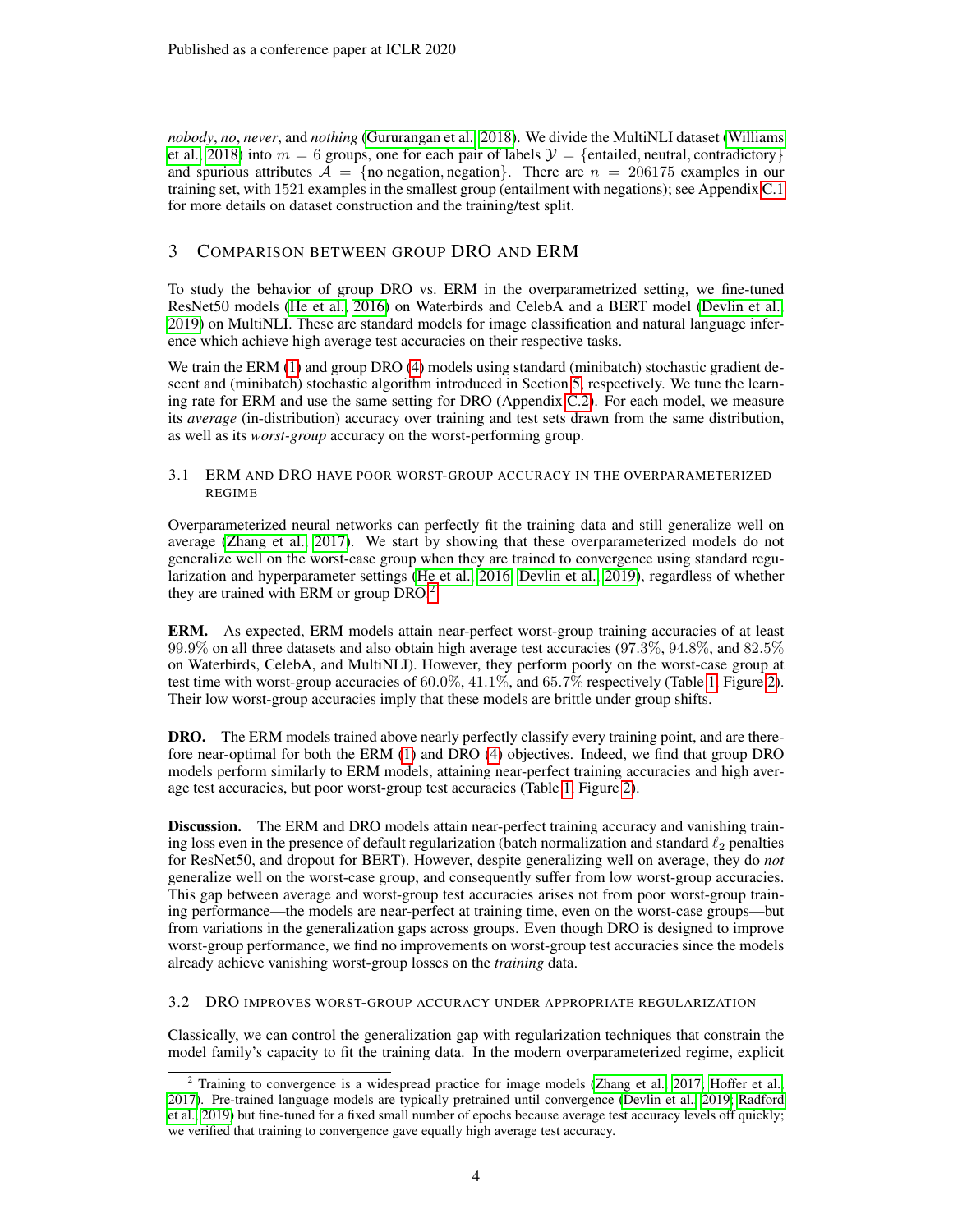<span id="page-4-0"></span>

|                              |            |       |            | Average Accuracy | Worst-Group Accuracy |            |  |  |
|------------------------------|------------|-------|------------|------------------|----------------------|------------|--|--|
|                              |            |       | <b>ERM</b> | <b>DRO</b>       | <b>ERM</b>           | <b>DRO</b> |  |  |
| Regularization<br>Standard   | Waterbirds | Train | 100.0      | 100.0            | 100.0                | 100.0      |  |  |
|                              |            | Test  | 97.3       | 97.4             | 60.0                 | 76.9       |  |  |
|                              | CelebA     | Train | 100.0      | 100.0            | 99.9                 | 100.0      |  |  |
|                              |            | Test  | 94.8       | 94.7             | 41.1                 | 41.1       |  |  |
|                              | MultiNLI   | Train | 99.9       | 99.3             | 99.9                 | 99.0       |  |  |
|                              |            | Test  | 82.5       | 82.0             | 65.7                 | 66.4       |  |  |
|                              |            |       |            |                  |                      |            |  |  |
| Penalty<br>$\mathcal{L}_{2}$ | Waterbirds | Train | 97.6       | 99.1             | 35.7                 | 97.5       |  |  |
|                              |            | Test  | 95.7       | 96.6             | 21.3                 | 84.6       |  |  |
|                              | CelebA     | Train | 95.7       | 95.0             | 40.4                 | 93.4       |  |  |
| Strong                       |            | Test  | 95.8       | 93.5             | 37.8                 | 86.7       |  |  |
|                              |            |       |            |                  |                      |            |  |  |
|                              | Waterbirds | Train | 86.2       | 80.1             | 7.1                  | 74.2       |  |  |
| Stopping                     |            | Test  | 93.8       | 93.2             | 6.7                  | 86.0       |  |  |
|                              | CelebA     | Train | 91.3       | 87.5             | 14.2                 | 85.1       |  |  |
|                              |            | Test  | 94.6       | 91.8             | 25.0                 | 88.3       |  |  |
| Early                        | MultiNLI   | Train | 91.5       | 86.1             | 78.6                 | 83.3       |  |  |
|                              |            | Test  | 82.8       | 81.4             | 66.0                 | 77.7       |  |  |

Table 1: Average and worst-group accuracies for each training method. Both ERM and DRO models perform poorly on the worst-case group in the absence of regularization (top). With strong regularization (middle, bottom), DRO achieves high worst-group performance, significantly improving from ERM. Cells are colored by accuracy, from low (red) to medium (white) to high (blue) accuracy.

<span id="page-4-1"></span>

Figure 2: Training (light) and validation (dark) accuracy for CelebA throughout training. With default hyperparameters and training to convergence, ERM and DRO models achieve perfect training accuracy across groups, but generalize badly on the worst-case group (red line in the left panels). With strong  $\ell_2$  penalties, ERM models get high average train and test accuracies at the cost of the rare group (panel 3). DRO models achieve high train and test accuracies across groups (panel 4).

regularization is not critical for average performance: models can do well on average even when all regularization is removed [\(Zhang et al., 2017\)](#page-13-3), and default regularization settings (like in the models trained above) still allow models to perfectly fit the training data. Here, we study if increasing regularization strength—until the models no longer perfectly fit the training data—can rescue worst-case performance. We find that departing from the vanishing-training-loss regime allows DRO models to significantly outperform ERM models on worst-group test accuracy while maintaining high average accuracy. We investigate two types of regularization:

 $\ell_2$  penalties. The default coefficient of the  $\ell_2$ -norm penalty  $\lambda ||\theta||_2^2$  in ResNet50 is  $\lambda = 0.0001$  [\(He](#page-11-8) [et al., 2016\)](#page-11-8). We find that increasing  $\lambda$  by several orders of magnitude—to  $\lambda = 1.0$  for Waterbirds and  $\lambda = 0.1$  for CelebA—does two things: 1) it prevents both ERM and DRO models from achieving perfect training accuracy, and 2) substantially reduces the generalization gap for each group.

With strong  $\ell_2$  penalties, both ERM and DRO models still achieve high average test accuracies. However, because no model can achieve perfect training accuracy in this regime, ERM models sacrifice worst-group training accuracy (35.7% and 40.4% on Waterbirds and CelebA; Table [1,](#page-4-0) Figure [2\)](#page-4-1) and consequently obtain poor worst-group test accuracies (21.3% and 37.8%, respectively).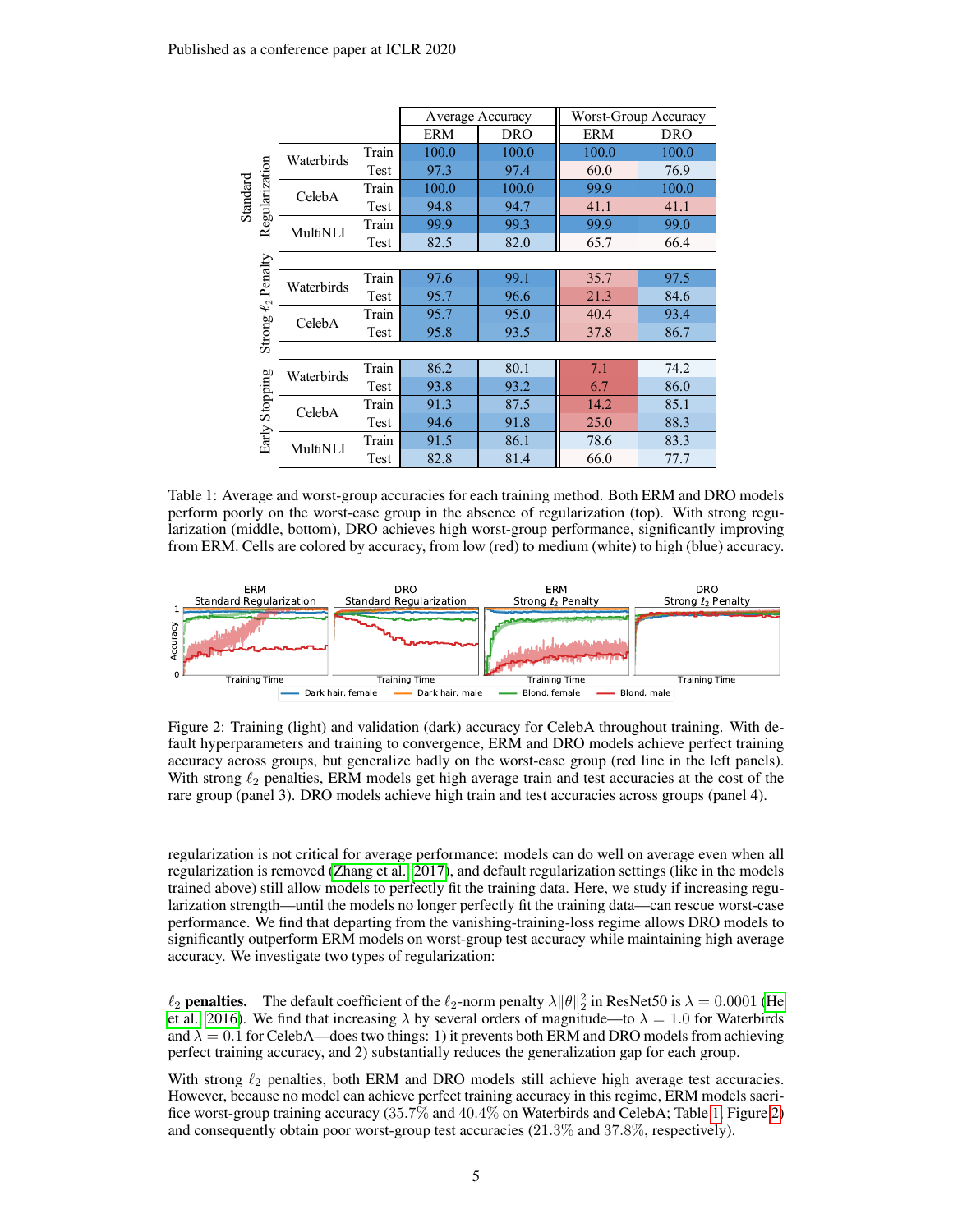In contrast, DRO models attain high worst-group training accuracy (97.5% and 93.4% on Waterbirds and CelebA). The small generalization gap in the strong- $\ell_2$ -penalty regime means that high worstgroup training accuracy translates to high worst-group test accuracy, which improves over ERM from 21.3% to 84.6% on Waterbirds and from 37.8% to 86.7% on CelebA.

While these results show that strong  $\ell_2$  penalties have a striking impact on ResNet50 models for Waterbirds and CelebA, we found that increasing the  $\ell_2$  penalty on the BERT model for MultiNLI resulted in similar or worse robust accuracies than the default BERT model with no  $\ell_2$  penalty.

Early stopping. A different, implicit form of regularization is early stopping [\(Hardt et al., 2016b\)](#page-11-10). We use the same settings in Section [3.1,](#page-3-0) but only train each model for a fixed (small) number of epochs (Section [C.2\)](#page-17-0). As with strong  $\ell_2$  penalties, curtailing training reduces the generalization gap and prevents models from fitting the data perfectly. In this setting, DRO also does substantially better than ERM on worst-group test accuracy, improving from 6.7% to 86.0% on Waterbirds, 25.0% to 88.3% on CelebA, and 66.0% to 77.7% on MultiNLI. Average test accuracies are comparably high in both ERM and DRO models, though there is a small drop of  $1 - 3\%$  for DRO (Table [1,](#page-4-0) Figure [2\)](#page-4-1).

Discussion. We conclude that regularization—preventing the model from perfectly fitting the training data—does matter for worst-group accuracy. Specifically, it controls the generalization gap for each group, even on the worst-case group. Good worst-group test accuracy then becomes a question of good worst-group training accuracy. Since no regularized model can perfectly fit the training data, ERM and DRO models make different training trade-offs: ERM models sacrifice worst-group for average training accuracy and therefore have poor worst-group test accuracies, while DRO models maintain high worst-group training accuracy and therefore do well at test time. Our findings raise questions about the nature of generalization in neural networks, which has been predominantly studied only in the context of average accuracy [\(Zhang et al., 2017;](#page-13-3) [Hoffer et al., 2017\)](#page-11-6).

#### <span id="page-5-0"></span>3.3 ACCOUNTING FOR GENERALIZATION THROUGH GROUP ADJUSTMENTS IMPROVES DRO

In the previous section, we optimized for the worst-group *training* loss via DRO [\(4\)](#page-2-1), relying on regularization to control the worst-group generalization gap and translate good worst-group training loss to good worst-group test loss. However, even with regularization, the generalization gap can vary significantly across groups: in the Waterbirds DRO model with a strong  $\ell_2$  penalty, the smallest group has a train-test accuracy gap of 15.4% compared to just 1.0% for the largest group. This suggests that we can obtain better worst-group test loss if at training time, we prioritize obtaining lower training loss on the groups that we expect to have a larger generalization gap.

We make this approach concrete by directly minimizing an estimated upper bound on the worstgroup test loss, inspired by ideas from structural risk minimization [\(Vapnik, 1992\)](#page-13-6). The key consideration is that each group g has its own generalization gap  $\delta_g = \mathbb{E}_{(x,y)\sim P_g}[\ell(\theta;(x,y))]$  –  $\mathbb{E}_{(x,y)\sim \hat{P}_g}[\ell(\theta; (x,y))].$  To approximate optimizing for the worst-group test loss  $\mathcal{R}(\theta)$  =  $\max_{g \in \mathcal{G}} \mathbb{E}_{(x,y)\sim \hat{P}_g}[\ell(\theta; (x, y))] + \delta_g$ , we propose using the simple, parameter-independent heuristic  $\delta_g = C/\sqrt{n_g}$ , where  $n_g$  is the group size for g and C is a model capacity constant which we treat as a hyperparameter. This gives the *group-adjusted* DRO estimator

<span id="page-5-1"></span>
$$
\hat{\theta}_{\text{adj}} := \underset{\theta \in \Theta}{\text{arg min}} \max_{g \in \mathcal{G}} \left\{ \mathbb{E}_{(x,y) \sim \hat{P}_g} [\ell(\theta; (x,y))] + \frac{C}{\sqrt{n_g}} \right\}.
$$
 (5)

The scaling with  $1/\sqrt{n_g}$  reflects how smaller groups are more prone to overfitting than larger groups, and is inspired by the general size dependence of model-complexity-based generalization bounds (see, e.g., [Cao et al.](#page-11-11) [\(2019\)](#page-11-11)).

By incorporating group adjustments in  $(5)$ , we encourage the model to focus more on fitting the smaller groups. We note that this method of using a  $1/\sqrt{n}$  surrogate for the generalization gap only works in the group DRO setting, where we consider the worst-group loss over groups of different sizes. It does not apply in the ERM setting; if we were minimizing average training loss, the  $1/\sqrt{n}$ term would simply be a constant and not affect the optimization.

**Results.** We evaluate group adjustments using group DRO models with strong  $\ell_2$  penalties (as in Section [3.2\)](#page-3-1). In Waterbirds ( $\lambda = 1.0$ ), worst-group test accuracy improves by 5.9%, cutting the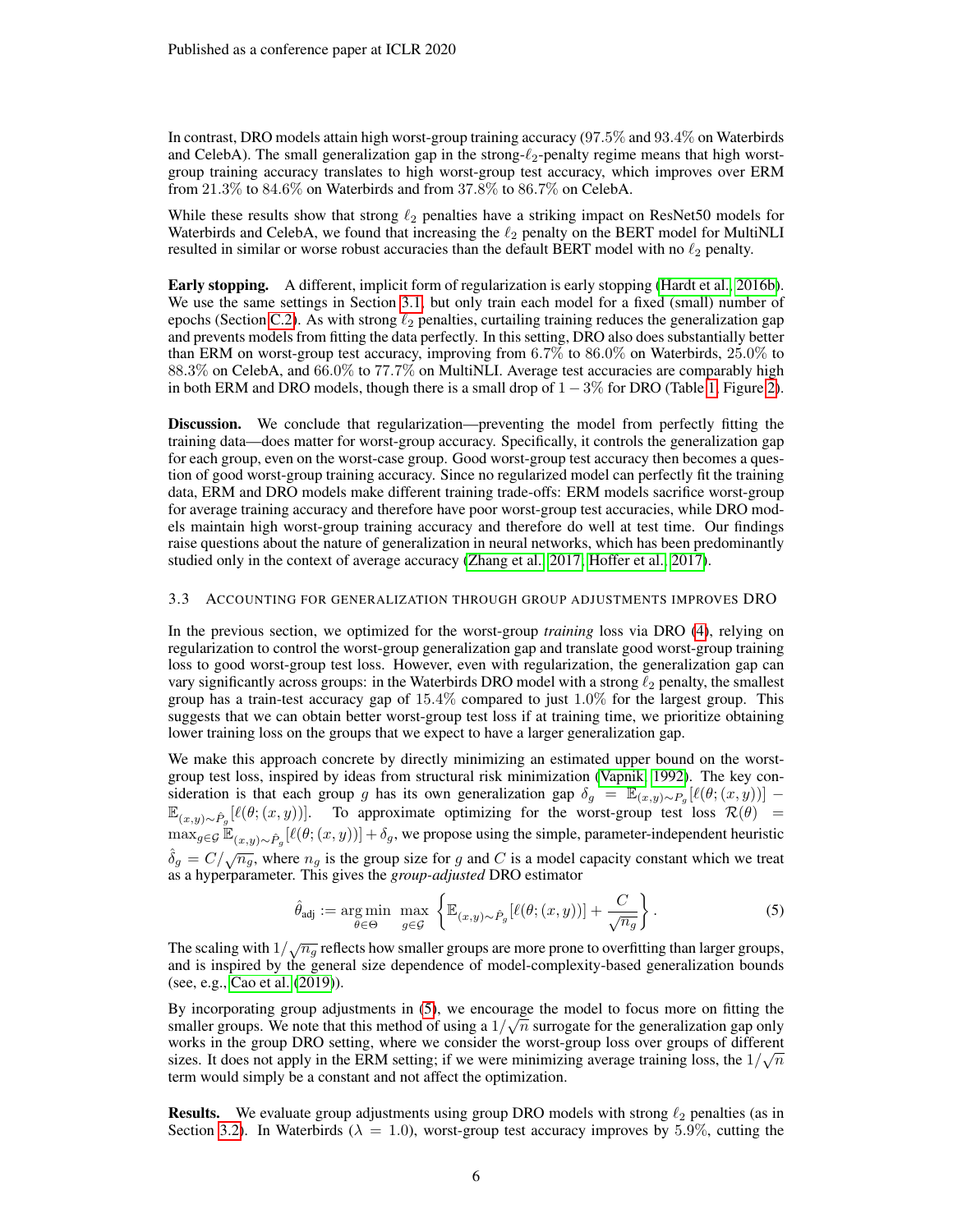|            |       | Average Accuracy | Worst-Group Accuracy |          |  |
|------------|-------|------------------|----------------------|----------|--|
|            | Naïve | Adjusted         | Naïve                | Adjusted |  |
| Waterbirds | 96.6  |                  | 84.6                 | 90.5     |  |
| CelebA     |       |                  |                      |          |  |

<span id="page-6-0"></span>

<span id="page-6-1"></span>

Figure 3: Training (light) and validation (dark) accuracies for each group over time, for different adjustments C. When  $C = 0$ , the generalization gap for waterbirds on land (green line) is large, dragging down worst-group accuracy. At  $C = 2$ , which has the best worst-group validation accuracy, the accuracies are balanced. At  $C = 4$ , we overcompensate for group sizes, so smaller groups (e.g., waterbirds on land) do better at the expense of larger groups (e.g., landbirds on land).

error rate by more than a third (Table [2](#page-6-0) and Figure [3\)](#page-6-1). The improvements in CelebA ( $\lambda = 0.1$ ) are more modest, with worst-group accuracy increasing by  $1.1\%$ ;  $\ell_2$  penalties are more effective in CelebA and there is not as much variation in the generalization gaps by group at  $\lambda = 0.1$ . We did not evaluate group adjustments on MultiNLI as it did not benefit from stronger  $\ell_2$  penalties.

Empirically, group adjustments also help in the early stopping setting of Section [3.2](#page-3-1) (in the next section, we evaluate models with group adjustments and early stopping across a grid of  $\ell_2$  penalty strengths). However, it is difficult to rigorously study the effects of early stopping (e.g., because the group losses have not converged to a stable value), so we leave a more thorough investigation of the interaction between early stopping and group adjustments to future work.

# <span id="page-6-3"></span>4 COMPARISON BETWEEN DRO AND IMPORTANCE WEIGHTING

Our results above show that strongly-regularized DRO models can be significantly more robust than ERM models. Here, we show theoretically and empirically that DRO also outperforms a strong importance weighting baseline that is commonly used in machine learning tasks where the train and test distributions differ [\(Shimodaira, 2000;](#page-13-7) [Byrd & Lipton, 2019\)](#page-10-3). Recall that in our setting, the test distribution can be any mixture of the group distributions. For some assignment of weights  $w \in \Delta_m$ to groups, an importance-weighted estimator would learn

$$
\hat{\theta}_w := \underset{\theta \in \Theta}{\arg \min} \ \mathbb{E}_{(x,y,g)\sim \hat{P}}[w_g \ \ell(\theta; (x,y))]. \tag{6}
$$

Empirical comparison. We consider an importance-weighted baseline with weights set to the inverse training frequency of each group,  $w_g = 1/\mathbb{E}_{g' \sim \hat{P}}[\mathbb{I}(g' = g)]$ . This optimizes for a test distribution with uniform group frequencies and is analogous to the common upweighting technique for label shifts [\(Cui et al., 2019;](#page-11-12) [Cao et al., 2019\)](#page-11-11); intuitively, this attempts to equalize average and worst-group error by upweighting the minority groups. Concretely, we train our weighted model by sampling from each group with equal probability [\(Shen et al., 2016\)](#page-12-9), since a recent study found this to be more effective than similar reweighting/resampling methods [\(Buda et al., 2018\)](#page-10-4).

Unlike group DRO, upweighting the minority groups does not necessarily yield uniformly low training losses across groups in practice, as some groups might be easier to fit than others. To compare upweighting (UW) with ERM and DRO, we train models across the same grid of  $\ell_2$  penalty strengths and early stopping at the epoch with best worst-group validation accuracy (Table [3\)](#page-7-0).<sup>[3](#page-6-2)</sup> In CelebA and

<span id="page-6-2"></span> $3$ To avoid advantaging the DRO models by allowing them to tune additional hyperparameters, we restrict our search for group adjustments to the one  $\ell_2$  penalty strength used in Section [3.3.](#page-5-0) See Appendix [C.2.](#page-17-0)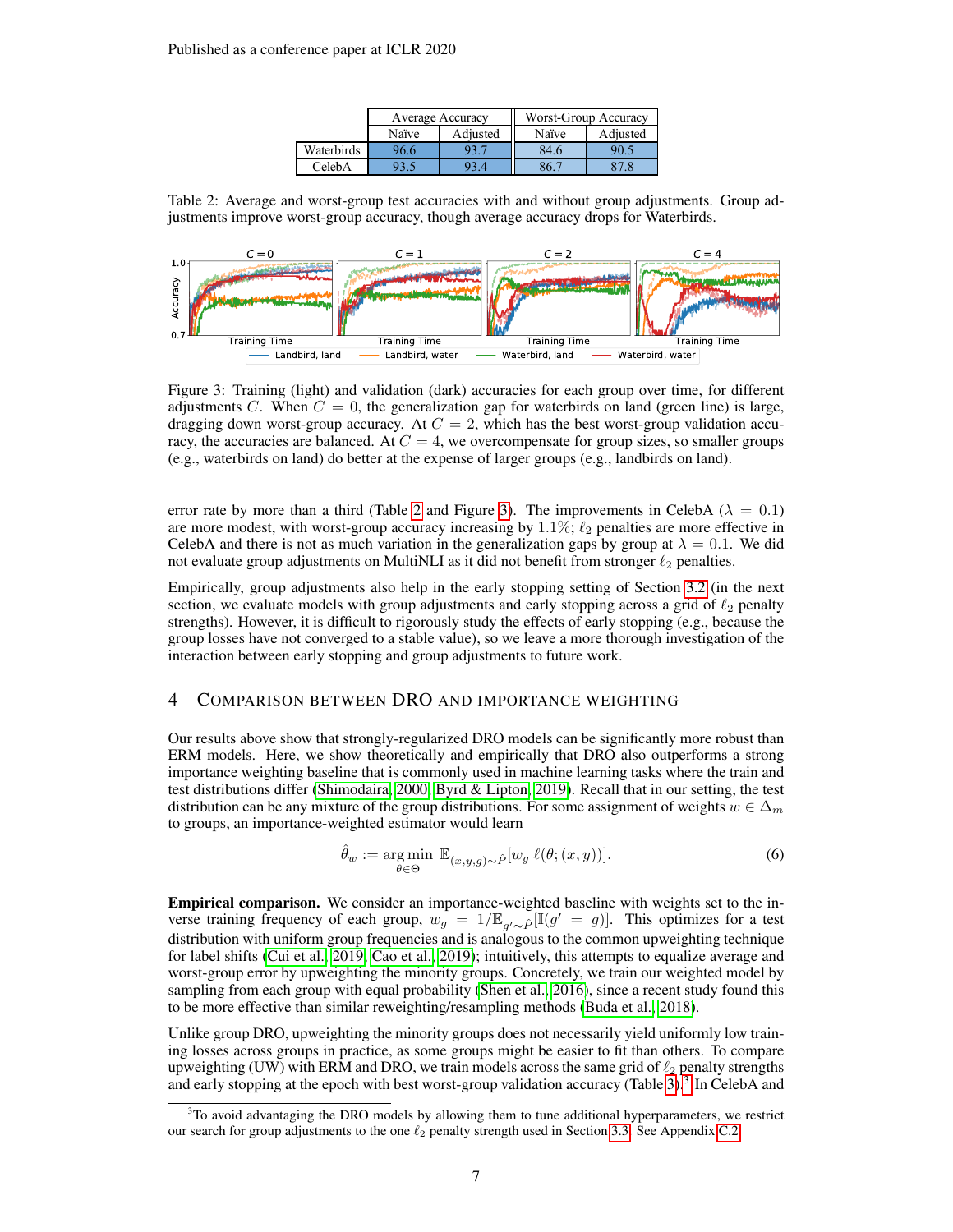Waterbirds, upweighting performs much better than ERM but is slightly outperformed by DRO. However, upweighting fails on MultiNLI, achieving lower average and worst-group accuracies than even ERM. With upweighting, it appears that the rare group is overemphasized and extremely low training accuracy is achieved for that group at the cost of others.

<span id="page-7-0"></span>

|                 |                     | Average Accuracy |                                                                                    | Worst-Group Accuracy |    |            |  |
|-----------------|---------------------|------------------|------------------------------------------------------------------------------------|----------------------|----|------------|--|
|                 | <b>ERM</b>          | UW               | <b>DRO</b>                                                                         | <b>ERM</b>           | UW | <b>DRO</b> |  |
| Waterbids       | 97.0 $(0.2)$   95.1 |                  | $(0.3)$   93.5 $(0.3)$   63.7 $(1.9)$   88.0 $(1.3)$   91.4 $(1.1)$                |                      |    |            |  |
| CelebA          |                     |                  | <b>94.9</b> (0.2)   92.9 (0.2)   92.9 (0.2)   47.8 (3.7)   83.3 (2.8)   88.9 (2.3) |                      |    |            |  |
| <b>MultiNLI</b> |                     |                  | <b>82.8</b> (0.1)   81.2 (0.1)   81.4 (0.1)   66.4 (1.6)   64.8 (1.6)   77.7 (1.4) |                      |    |            |  |

<span id="page-7-1"></span>Table 3: Comparison of ERM, upweighting (UW), and group DRO models, with binomial standard deviation in parenthesis. For each objective, we grid search over  $\ell_2$  penalty strength, number of epochs, and group adjustments and report on the model with highest validation accuracy. These numbers differ from the previous tables because of the larger grid search.



Figure 4: Toy example illustrating that DRO and importance weighting are not equivalent. The DRO solution is  $\theta^*$ , while any importance weighting would result in solutions at  $\theta_1$  or  $\theta_2$ .

**Theoretical comparison.** Should we expect importance weighting to learn models with good worstcase loss? We show that importance weighting and DRO can learn equivalent models in the convex setting under some importance weights, but not necessarily when the models are non-convex.

We analyze the general framework of having weights  $w(z)$  for each data point z, which is more powerful than the specific choice above of assigning weights by groups. By minimizing the weighted loss  $\mathbb{E}_{z\sim P}[w(z)\ell(\theta;z)]$  over some source distribution P, we can equivalently minimize the expected loss  $\mathbb{E}_{z\sim Q}[\ell(\theta;z)]$  over a target distribution Q where  $Q(z) \propto w(z)P(z)$ . However, we want good worst-case performance over a family of  $Q \in \mathcal{Q}$ , instead of a single Q. Are there weights w such that the resulting model  $\hat{\theta}_w$  achieves optimal worst-group risk? In the convex regime, standard duality arguments show that this is the case (see Appendix [A.1](#page-13-8) for the proof):

<span id="page-7-2"></span>**Proposition 1.** *Suppose that the loss*  $\ell(\cdot;z)$  *is continuous and convex for all* z *in* Z, and let the *uncertainty set* Q *be a set of distributions supported on* Z*. Assume that* Q *and the model family*  $\Theta \subseteq \mathbb{R}^d$  are convex and compact, and let  $\theta^* \in \Theta$  be a minimizer of the worst-group objective  $\mathcal{R}(\theta)$ . *Then there exists a distribution*  $Q^* \in \mathcal{Q}$  such that  $\theta^* \in \arg\min_{\theta} \check{\mathbb{E}}_{z \sim Q^*} [\ell(\theta; z)].$ 

However, this equivalence breaks down when the loss  $\ell$  is non-convex:

**Counterexample 1.** *Consider a uniform data distribution* P *supported on two points*  $\mathcal{Z} = \{z_1, z_2\}$ , and let  $\ell(\theta;z)$  be as in Figure [4,](#page-7-1) with  $\Theta = [0,1]$ . The DRO solution  $\theta^*$  achieves a worst-case loss of  $\mathcal{R}(\theta^*)=0.6$ . Now consider any weights  $(w_1,w_2)\in\Delta_2$  and w.l.o.g. let  $w_1\geq w_2$ . The minimizer of the weighted loss  $w_1\ell(\theta;z_1)+w_2\ell(\theta;z_2)$  is  $\theta_1$ , which only attains a worst-case loss of  $\mathcal{R}(\theta^*)=1.0$ . Remark. Under regularity conditions, there exists a distribution Q such that  $θ^*$  is a first-order *stationary point of*  $\mathbb{E}_{z \sim Q}[\ell(\theta; z)]$  *(see e.g., [Arjovsky et al.](#page-10-5)* [\(2019\)](#page-10-5)). However, as the counterexample  $d$ emonstrates, in the non-convex setting this does not imply that  $\theta^*$  actually minimizes  $\mathbb{E}_{z\sim Q}[\ell(\theta;z)].$ 

This negative result implies that in the non-convex setting, there may not be *any* choice of weights w such that the resulting minimizer  $\hat{\theta}_w$  is robust. Even if such weights did exist, they depend on  $\theta^*$  and obtaining these weights requires that we solve a dual DRO problem, making reweighting no easier to implement than DRO. Common choices of weights, such as inverse group size, are heuristics that may not yield robust solutions (as observed for MultiNLI in Table [3\)](#page-7-0).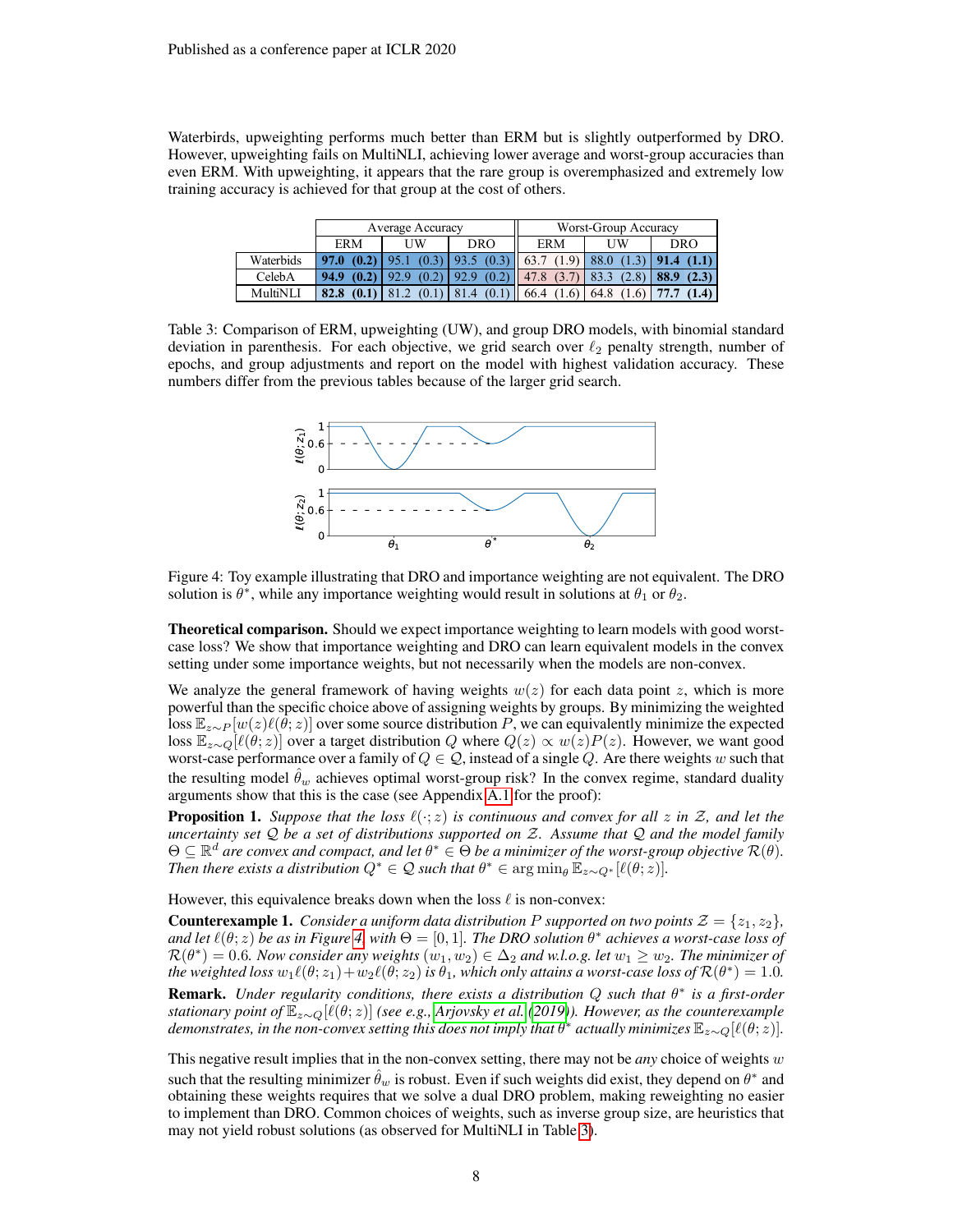# <span id="page-8-0"></span>5 ALGORITHM

To train group DRO models efficiently, we introduce an online optimization algorithm with convergence guarantees. Prior work on group DRO has either used batch optimization algorithms, which do not scale to large datasets, or stochastic optimization algorithms without convergence guarantees.

In the convex and batch case, there is a rich literature on distributionally robust optimization which treats the problem as a standard convex conic program [\(Ben-Tal et al., 2013;](#page-10-2) [Duchi et al., 2016;](#page-11-4) [Bertsimas et al., 2018;](#page-10-6) [Lam & Zhou, 2015\)](#page-12-10). For general non-convex DRO problems, two types of stochastic optimization methods have been proposed: (i) stochastic gradient descent (SGD) on the Lagrangian dual of the objective [\(Duchi & Namkoong, 2018;](#page-11-5) [Hashimoto et al., 2018\)](#page-11-1), and (ii) direct minimax optimization [\(Namkoong & Duchi, 2016\)](#page-12-11). The first approach fails for group DRO because the gradient of the dual objective is difficult to estimate in a stochastic and unbiased manner.<sup>[4](#page-8-1)</sup> An algorithm of the second type has been proposed for group DRO [\(Oren et al., 2019\)](#page-12-2), but this work does not provide convergence guarantees, and we observed instability in practice under some settings.

Recall that we aim to solve the optimization problem [\(4\)](#page-2-1), which can be rewritten as

$$
\min_{\theta \in \Theta} \sup_{q \in \Delta_m} \sum_{g=1}^m q_g \mathbb{E}_{(x,y)\sim P_g} [\ell(\theta; (x,y))]. \tag{7}
$$

Extending existing minimax algorithms for DRO [\(Namkoong & Duchi, 2016;](#page-12-11) [Oren et al., 2019\)](#page-12-2), we interleave gradient-based updates on  $\theta$  and  $q$ . Intuitively, we maintain a distribution q over groups, with high masses on high-loss groups, and update on each example proportionally to the mass on its group. Concretely, we interleave SGD on  $\theta$  and exponentiated gradient ascent on q (Algorithm [1\)](#page-8-2). (In practice, we use minibatches and a momentum term for  $\theta$ ; see Appendix [C.2](#page-17-0) for details.) The key improvement from the existing group DRO algorithm [\(Oren et al., 2019\)](#page-12-2) is that  $q$  is updated using gradients instead of picking the group with worst average loss at each iteration, which is important for stability and obtaining convergence guarantees. The run time of the algorithm is similar to that of SGD for a given number of epochs (less than a 5% difference), as run time is dominated by the computation of the loss and its gradient.

# <span id="page-8-2"></span>Algorithm 1: Online optimization algorithm for group DRO

**Input:** Step sizes  $\eta_q$ ,  $\eta_\theta$ ;  $P_q$  for each  $g \in \mathcal{G}$ Initialize  $\theta^{(0)}$  and  $q^{(0)}$ **for**  $t = 1, ..., T$  **do**<br> $\mid$   $g \sim$  Uniform $(1, ..., m)$  $g \sim \text{Uniform}(1, \ldots, m)$  // Choose a group  $g$  at random  $x, y \sim P_g$  // Sample  $x, y$  from group  $g$  $q' \leftarrow q^{(t-1)}; q'_g \leftarrow q'_g \exp(\eta_q \ell(\theta^{(t-1)};(x,y)))$  // Update weights for group  $g$  $q^{(t)} \leftarrow q'/\sum_{g'} q'_{g'}$  // Renormalize  $q$  $\theta^{(t)} \leftarrow \theta^{(t-1)} - \eta_\theta q^{(t)}_g \nabla \ell(\theta^{(t-1)};(x,y))$  // Use  $q$  to update  $\theta$ end

We analyze the convergence rate by studying the error  $\varepsilon_T$  of the average iterate  $\bar{\theta}^{(1:T)}$ :

$$
\varepsilon_T = \max_{q \in \Delta_m} L(\bar{\theta}^{(1:T)}, q) - \min_{\theta \in \Theta} \max_{q \in \Delta_m} L(\theta, q), \tag{8}
$$

where  $L(\theta, q) := \sum_{g=1}^m q_g \mathbb{E}_{(x,y)\sim P_g}[\ell(\theta; (x, y))]$  is the expected worst-case loss. Applying results from [Nemirovski et al.](#page-12-12) [\(2009\)](#page-12-12), we can show that Algorithm [1](#page-8-2) has a standard convergence rate of √  $O(1/\sqrt{T})$  in the convex setting (proof in Section [A.2\)](#page-14-0):

<span id="page-8-3"></span>**Proposition 2.** *Suppose that the loss*  $\ell(\cdot; (x, y))$  *is non-negative, convex,*  $B_{\nabla}$ *-Lipschitz continuous, and bounded by*  $B_\ell$  *for all*  $(x, y)$  *in*  $\mathcal{X} \times \mathcal{Y}$ *, and*  $\|\theta\|_2 \leq B_\Theta$  *for all*  $\theta \in \Theta$  *with convex*  $\Theta \subseteq \mathbb{R}^d$ *. Then, the average iterate of Algorithm [1](#page-8-2) achieves an expected error at the rate*

$$
\mathbb{E}[\varepsilon_T] \le 2m\sqrt{\frac{10(B_\Theta^2 B_\nabla^2 + B_\ell^2 \log m)}{T}}.\tag{9}
$$

*where the expectation is taken over the randomness of the algorithm.*

<span id="page-8-1"></span><sup>4</sup> The dual optimization problem for group DRO is  $\min_{\theta, \beta} \frac{1}{\alpha} \mathbb{E}_g[\max(0, \mathbb{E}_{x,y \sim \hat{P}_g} [\ell(\theta; (x, y)) | g] - \beta)] + \beta$ for constant α. The max over *expected* loss makes it difficult to obtain an unbiased, stochastic gradient estimate.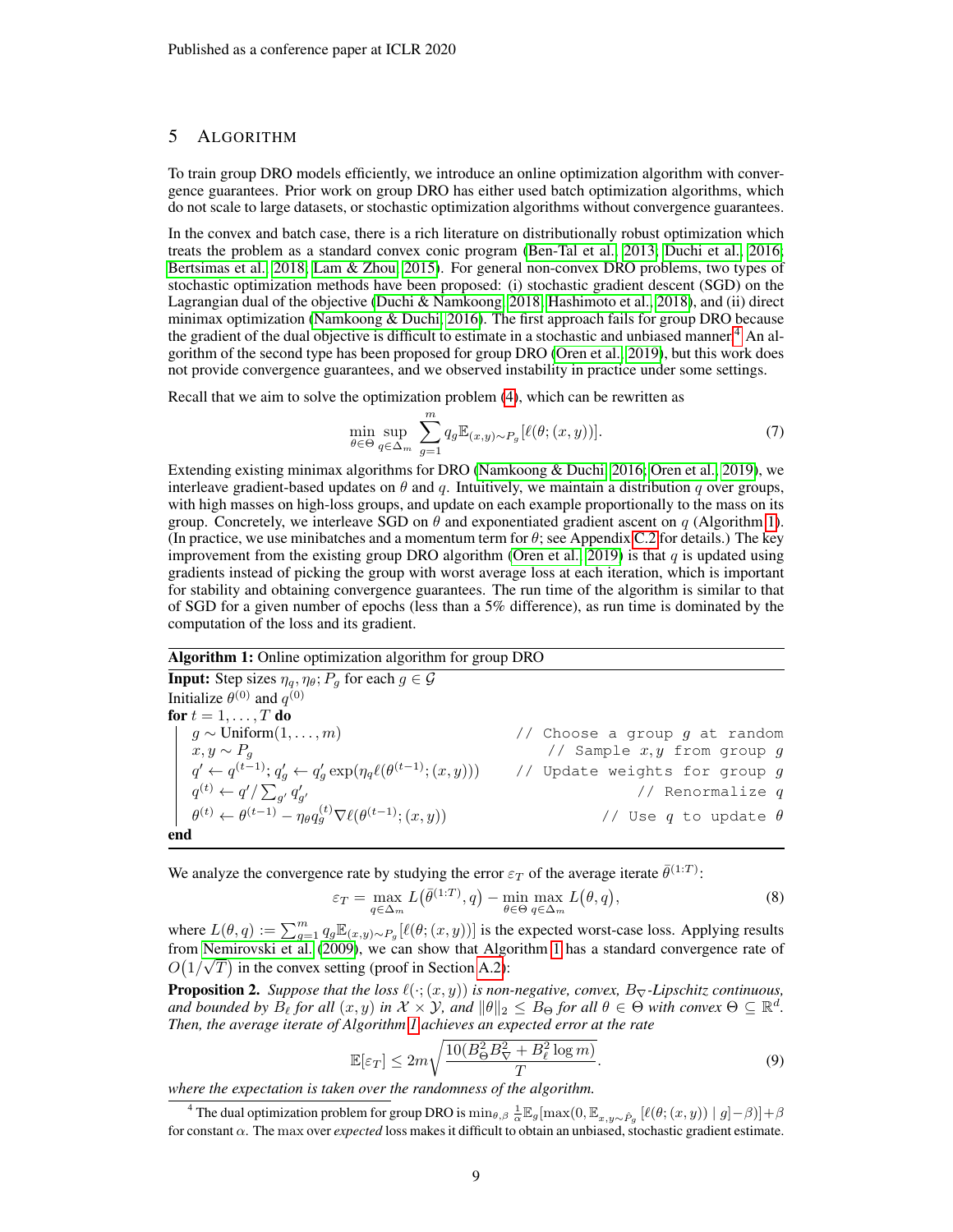# 6 RELATED WORK

The problem of non-uniform accuracy. Existing approaches to addressing non-uniform accuracy over the data distribution include domain adaptation techniques for *known* target distributions [\(Ben-](#page-10-7)[David et al., 2006;](#page-10-7) [Ganin & Lempitsky, 2015\)](#page-11-13) and work in ML fairness [\(Dwork et al., 2012;](#page-11-14) [Hardt](#page-11-15) [et al., 2016a;](#page-11-15) [Kleinberg et al., 2017\)](#page-12-13). As we discuss in Section [4,](#page-6-3) importance weighting is a classic example of the former [\(Shimodaira, 2000\)](#page-13-7). [Byrd & Lipton](#page-10-3) [\(2019\)](#page-10-3) empirically study importance weighting in neural networks and demonstrate that it has little effect unless regularization is applied. This is consistent with the theoretical analysis in [Wen et al.](#page-13-4) [\(2014\)](#page-13-4), which points out that weighting has little impact in the zero-loss regime, and with our own observations in the context of DRO.

Distributionally robust optimization. Prior work in DRO typically defines the uncertainty set  $Q$  as a divergence ball around the training distribution over  $(x, y)$  [\(Ben-Tal et al., 2013;](#page-10-2) [Lam &](#page-12-10) [Zhou, 2015;](#page-12-10) [Duchi et al., 2016;](#page-11-4) [Miyato et al., 2018;](#page-12-14) [Esfahani & Kuhn, 2018;](#page-11-16) [Bertsimas et al.,](#page-10-6) [2018;](#page-10-6) [Blanchet & Murthy, 2019\)](#page-10-8). With small divergence balls of radii  $O(1/n)$ , DRO acts as a regularizer [\(Shafieezadeh-Abadeh et al., 2015;](#page-12-4) [Namkoong & Duchi, 2017\)](#page-12-5). However, when the radius is larger, the resulting  $Q$  can be too pessimistic. In contrast, group DRO considers  $Q$  that is of wider radius but with fewer degrees of freedom (shifts over groups instead of over  $(x, y)$ ). Prior work proposed group DRO in the context of label shifts [\(Hu et al., 2018\)](#page-11-7) and shifts in data sources [\(Oren et al., 2019\)](#page-12-2). Our work studies group DRO in the overparameterized regime with vanishing training loss and poor worst-case generalization. In contrast, most DRO work has focused on the classic (underparameterized) model setting [\(Namkoong & Duchi, 2017;](#page-12-5) [Hu et al., 2018;](#page-11-7) [Duchi](#page-11-2) [et al., 2019\)](#page-11-2). [Sinha et al.](#page-13-9) [\(2018\)](#page-13-9) study neural networks but with a more conservative Wasserstein uncertainty set that leads to non-vanishing training loss; and [Oren et al.](#page-12-2) [\(2019\)](#page-12-2) study neural networks but for generative modeling where loss tradeoffs arise naturally.

Generalization of robust models. There is extensive work investigating generalization of neural networks in terms of average loss, theoretically and empirically [\(Hardt et al., 2016b;](#page-11-10) [Szegedy et al.,](#page-13-10) [2016;](#page-13-10) [Hoffer et al., 2017\)](#page-11-6). However, analysis on robust losses is limited. For label shifts, prior work has observed overfitting on rare labels and proposed algorithms to mitigate it [\(Buda et al.,](#page-10-4) [2018;](#page-10-4) [Cui et al., 2019;](#page-11-12) [Cao et al., 2019\)](#page-11-11). In the DRO literature, generalization bounds on the DRO objective exist for particular uncertainty sets (e.g., [Duchi & Namkoong](#page-11-5) [\(2018\)](#page-11-5)), but those works do not study overparameterized models. Invariant prediction models, mostly from the causal inference literature, similarly aim to achieve high performance on a range of test distributions [\(Peters et al.,](#page-12-15) [2016;](#page-12-15) Bühlmann & Meinshausen, 2016; [Heinze-Deml & Meinshausen, 2017;](#page-11-17) Rothenhäusler et al., [2018;](#page-12-16) [Yang et al., 2019;](#page-13-11) [Arjovsky et al., 2019\)](#page-10-5). For example, the maximin regression framework (Meinshausen & Bühlmann, 2015) also assumes group-based shifts, but focuses on settings without the generalization problems identified in our work.

# 7 DISCUSSION

In this paper, we analyzed group DRO in overparameterized neural networks and highlighted the importance of regularization for worst-case group generalization. When strongly regularized, group DRO significantly improves worst-group accuracy at a small cost in average accuracy.

As an application, we showed that group DRO can prevent models from learning pre-specified spurious correlations. Our supplemental experiments also suggest that group DRO models can maintain high worst-group accuracy even when groups are imperfectly specified (Appendix [B\)](#page-16-1). While handling shifts beyond pre-specified group shifts is important future work, existing work has identified many distributional shifts that can be expressed with pre-specified groups, e.g., batch effects in biology [\(Leek et al., 2010\)](#page-12-18), or image artifacts [\(Oakden-Rayner et al., 2019\)](#page-12-19) and patient demographics [\(Badgeley et al., 2019\)](#page-10-10) in medicine.

More generally, our observations call for a deeper analysis of average vs. worst-case generalization in the overparameterized regime. Such analysis may shed light on the failure modes of deep neural networks as well as provide additional tools (beyond strong  $\ell_2$  penalties or early stopping) to counter poor worst-case generalization while maintaining high average accuracy.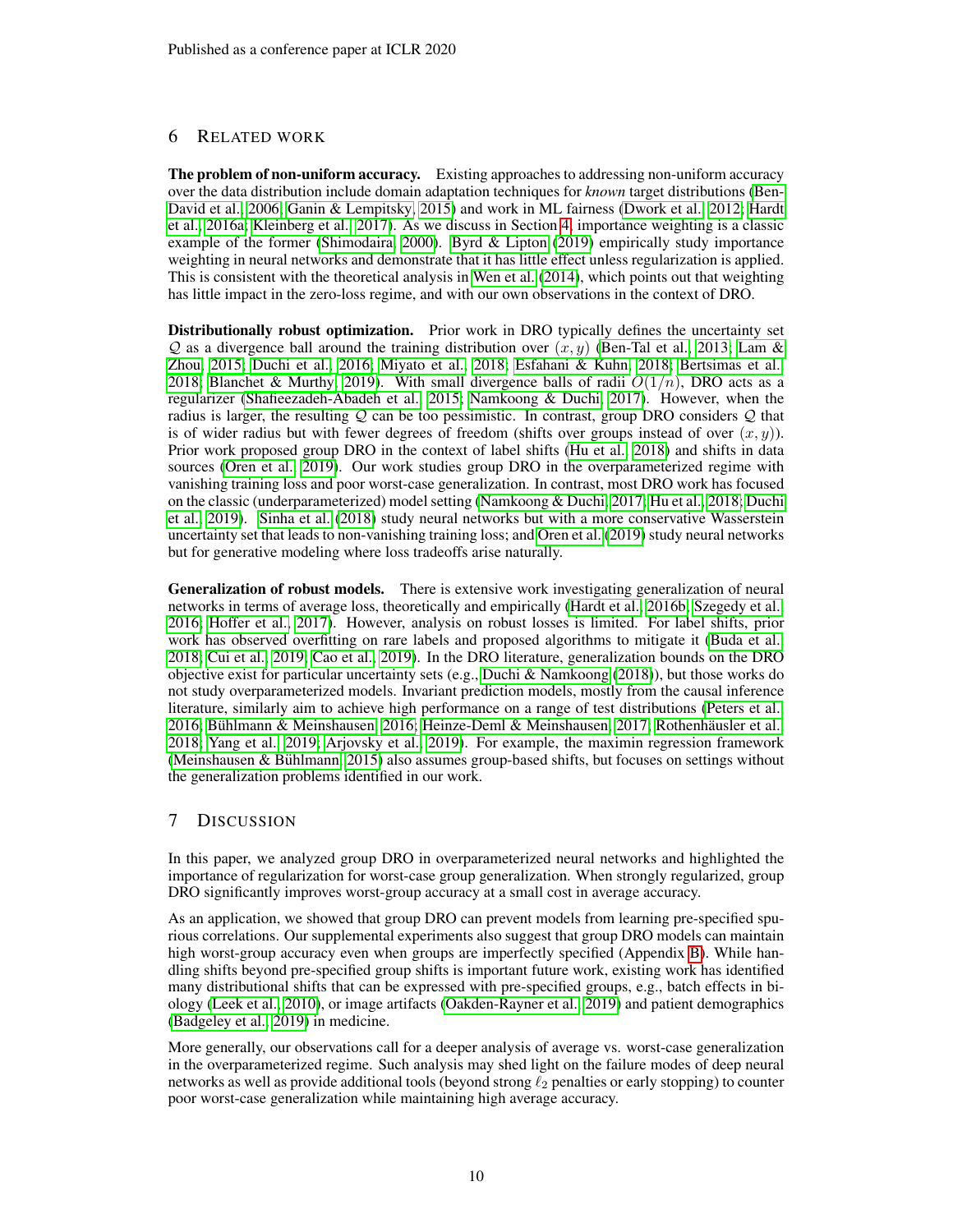## **ACKNOWLEDGMENTS**

We are grateful to Shyamal Buch, Yair Carmon, Zhenghao Chen, John Duchi, Jean Feng, Christina Heinze-Deml, Robin Jia, Daphne Koller, Ananya Kumar, Tengyu Ma, Jesse Mu, Hongseok Namkoong, Emma Pierson, and Fanny Yang for helpful discussions and suggestions. This work was funded by an Open Philanthropy Project Award. Toyota Research Institute ("TRI") also provided funds to assist the authors with their research but this article solely reflects the opinions and conclusions of its authors and not TRI or any other Toyota entity. SS was supported by a Stanford Graduate Fellowship and PWK was supported by the Facebook Fellowship Program.

### REPRODUCIBILITY

Code for training group DRO models is available at [https://github.com/kohpangwei/](https://github.com/kohpangwei/group_DRO) [group\\_DRO](https://github.com/kohpangwei/group_DRO). The datasets used in this paper are also available at that link, as well as scripts to modify dataset generation (e.g., to choose different spurious attributes for CelebA and MultiNLI, or different object backgrounds or relative group sizes for Waterbirds).

#### **REFERENCES**

- <span id="page-10-5"></span>M. Arjovsky, L. Bottou, I. Gulrajani, and D. Lopez-Paz. Invariant risk minimization. *arXiv preprint arXiv:1907.02893*, 2019.
- <span id="page-10-10"></span>M. A. Badgeley, J. R. Zech, L. Oakden-Rayner, B. S. Glicksberg, M. Liu, W. Gale, M. V. McConnell, B. Percha, T. M. Snyder, and J. T. Dudley. Deep learning predicts hip fracture using confounding patient and healthcare variables. *npj Digital Medicine*, 2, 2019.
- <span id="page-10-7"></span>S. Ben-David, J. Blitzer, K. Crammer, and F. Pereira. Analysis of representations for domain adaptation. In *Advances in Neural Information Processing Systems (NeurIPS)*, pp. 137–144, 2006.
- <span id="page-10-2"></span>A. Ben-Tal, D. den Hertog, A. D. Waegenaere, B. Melenberg, and G. Rennen. Robust solutions of optimization problems affected by uncertain probabilities. *Management Science*, 59:341–357, 2013.
- <span id="page-10-11"></span>D. P. Bertsekas. *Convex Optimization Theory*. Athena Scientific Belmont, 2009.
- <span id="page-10-6"></span>D. Bertsimas, V. Gupta, and N. Kallus. Data-driven robust optimization. *Mathematical Programming Series A*, 167, 2018.
- <span id="page-10-8"></span>J. Blanchet and K. Murthy. Quantifying distributional model risk via optimal transport. *Mathematics of Operations Research*, 44(2):565–600, 2019.
- <span id="page-10-0"></span>S. L. Blodgett, L. Green, and B. O'Connor. Demographic dialectal variation in social media: A case study of African-American English. In *Empirical Methods in Natural Language Processing (EMNLP)*, pp. 1119–1130, 2016.
- <span id="page-10-12"></span>S. Boyd and L. Vandenberghe. *Convex Optimization*. Cambridge University Press, 2004.
- <span id="page-10-4"></span>M. Buda, A. Maki, and M. A. Mazurowski. A systematic study of the class imbalance problem in convolutional neural networks. *Neural Networks*, 106:249–259, 2018.
- <span id="page-10-9"></span>P. Bühlmann and N. Meinshausen. Magging: maximin aggregation for inhomogeneous large-scale data. In *IEEE*, 2016.
- <span id="page-10-1"></span>J. Buolamwini and T. Gebru. Gender shades: Intersectional accuracy disparities in commercial gender classification. In *Conference on Fairness, Accountability and Transparency*, pp. 77–91, 2018.
- <span id="page-10-3"></span>J. Byrd and Z. Lipton. What is the effect of importance weighting in deep learning? In *International Conference on Machine Learning (ICML)*, pp. 872–881, 2019.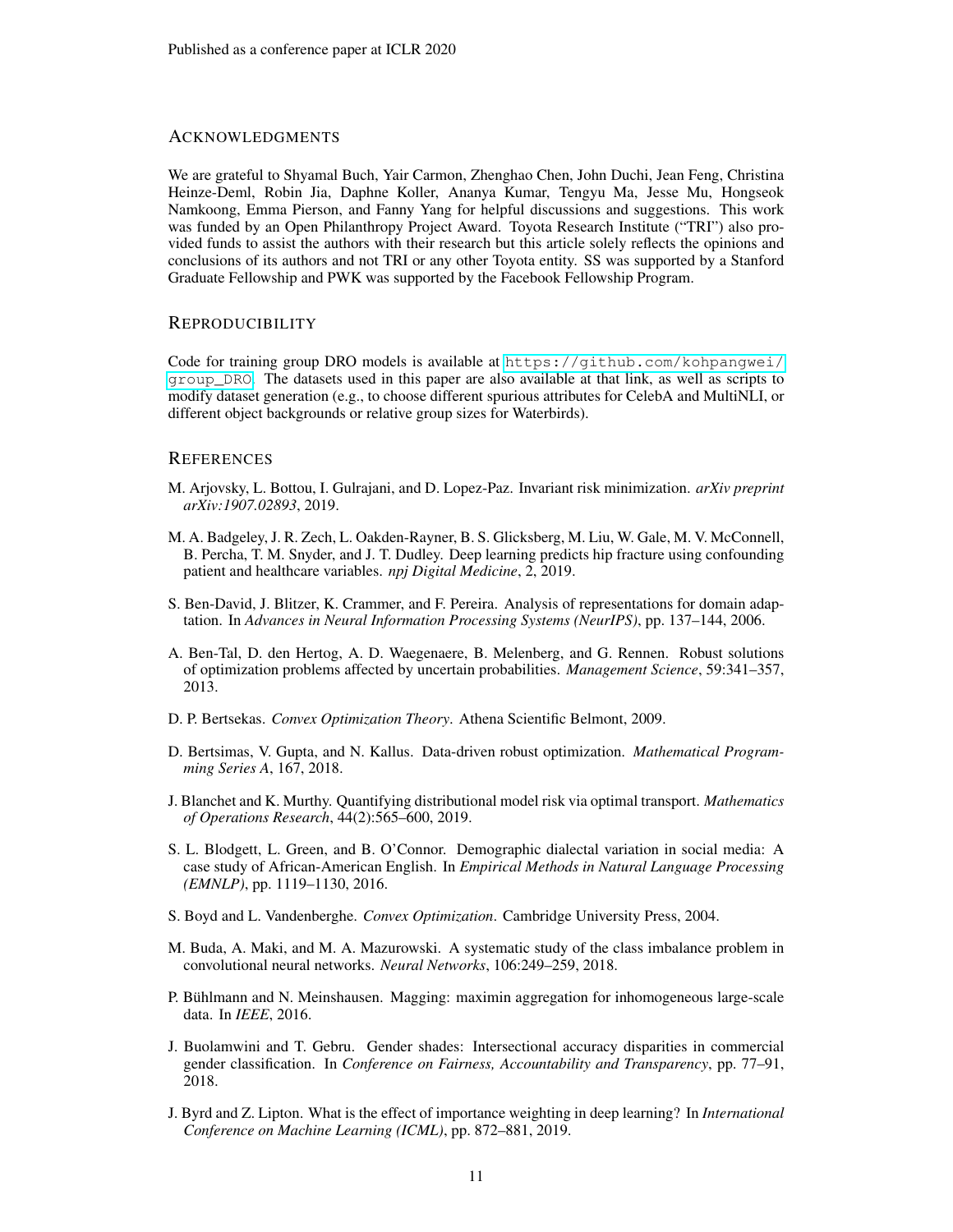- <span id="page-11-11"></span>K. Cao, C. Wei, A. Gaidon, N. Arechiga, and T. Ma. Learning imbalanced datasets with label-distribution-aware margin loss. In *Advances in Neural Information Processing Systems (NeurIPS)*, 2019.
- <span id="page-11-12"></span>Y. Cui, M. Jia, T. Lin, Y. Song, and S. Belongie. Class-balanced loss based on effective number of samples. In *Computer Vision and Pattern Recognition (CVPR)*, pp. 9268–9277, 2019.
- <span id="page-11-9"></span>J. Devlin, M. Chang, K. Lee, and K. Toutanova. BERT: Pre-training of deep bidirectional transformers for language understanding. In *Association for Computational Linguistics (ACL)*, pp. 4171–4186, 2019.
- <span id="page-11-5"></span>J. Duchi and H. Namkoong. Learning models with uniform performance via distributionally robust optimization. *arXiv preprint arXiv:1810.08750*, 2018.
- <span id="page-11-4"></span>J. Duchi, P. Glynn, and H. Namkoong. Statistics of robust optimization: A generalized empirical likelihood approach. *arXiv*, 2016.
- <span id="page-11-2"></span>J. Duchi, T. Hashimoto, and H. Namkoong. Distributionally robust losses against mixture covariate shifts. [https://cs.stanford.edu/˜thashim/assets/publications/](https://cs.stanford.edu/~thashim/assets/publications/condrisk.pdf) [condrisk.pdf](https://cs.stanford.edu/~thashim/assets/publications/condrisk.pdf), 2019.
- <span id="page-11-14"></span>C. Dwork, M. Hardt, T. Pitassi, O. Reingold, and R. Zemel. Fairness through awareness. In *Innovations in Theoretical Computer Science (ITCS)*, pp. 214–226, 2012.
- <span id="page-11-16"></span>P. M. Esfahani and D. Kuhn. Data-driven distributionally robust optimization using the wasserstein metric: Performance guarantees and tractable reformulations. *Mathematical Programming*, 171 (1):115–166, 2018.
- <span id="page-11-13"></span>Y. Ganin and V. Lempitsky. Unsupervised domain adaptation by backpropagation. In *International Conference on Machine Learning (ICML)*, pp. 1180–1189, 2015.
- <span id="page-11-3"></span>S. Gururangan, S. Swayamdipta, O. Levy, R. Schwartz, S. Bowman, and N. A. Smith. Annotation artifacts in natural language inference data. In *Association for Computational Linguistics (ACL)*, pp. 107–112, 2018.
- <span id="page-11-15"></span>M. Hardt, E. Price, and N. Srebo. Equality of opportunity in supervised learning. In *Advances in Neural Information Processing Systems (NeurIPS)*, pp. 3315–3323, 2016a.
- <span id="page-11-10"></span>M. Hardt, B. Recht, and Y. Singer. Train faster, generalize better: Stability of stochastic gradient descent. In *International Conference on Machine Learning (ICML)*, pp. 1225–1234, 2016b.
- <span id="page-11-1"></span>T. B. Hashimoto, M. Srivastava, H. Namkoong, and P. Liang. Fairness without demographics in repeated loss minimization. In *International Conference on Machine Learning (ICML)*, 2018.
- <span id="page-11-8"></span>K. He, X. Zhang, S. Ren, and J. Sun. Deep residual learning for image recognition. In *Computer Vision and Pattern Recognition (CVPR)*, 2016.
- <span id="page-11-17"></span>C. Heinze-Deml and N. Meinshausen. Conditional variance penalties and domain shift robustness. *arXiv preprint arXiv:1710.11469*, 2017.
- <span id="page-11-6"></span>E. Hoffer, I. Hubara, and D. Soudry. Train longer, generalize better: closing the generalization gap in large batch training of neural networks. In *Advances in Neural Information Processing Systems (NeurIPS)*, pp. 1731–1741, 2017.
- <span id="page-11-0"></span>D. Hovy and A. Sgaard. Tagging performance correlates with age. In *Association for Computational Linguistics (ACL)*, pp. 483–488, 2015.
- <span id="page-11-7"></span>W. Hu, G. Niu, I. Sato, and M. Sugiyama. Does distributionally robust supervised learning give robust classifiers? In *International Conference on Machine Learning (ICML)*, 2018.
- <span id="page-11-18"></span>S. Ioffe and C. Szegedy. Batch normalization: Accelerating deep network training by reducing internal covariate shift. In *International Conference on Machine Learning (ICML)*, pp. 448–456, 2015.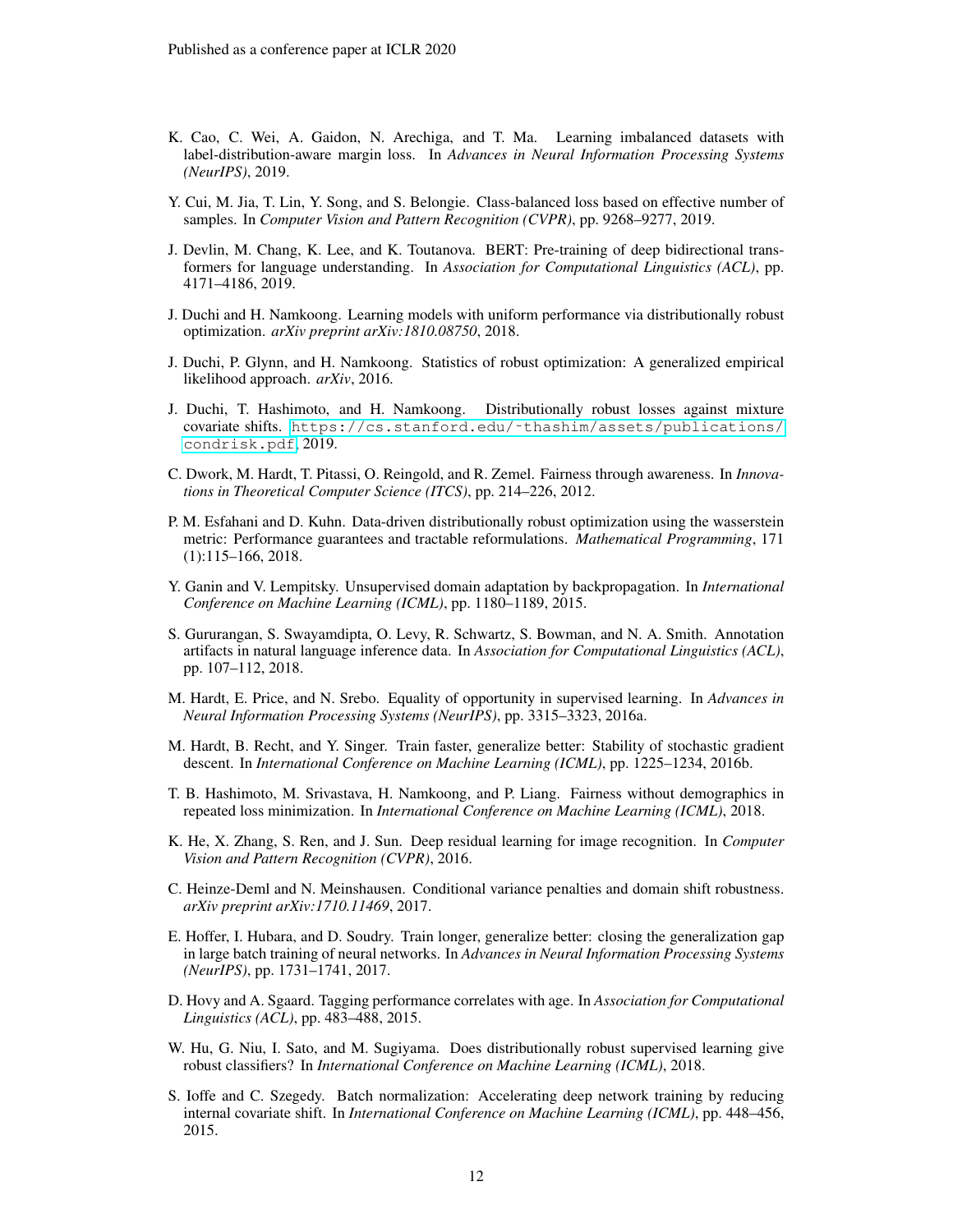- <span id="page-12-0"></span>D. Jurgens, Y. Tsvetkov, and D. Jurafsky. Incorporating dialectal variability for socially equitable language identification. In *Association for Computational Linguistics (ACL)*, pp. 51–57, 2017.
- <span id="page-12-13"></span>J. Kleinberg, S. Mullainathan, and M. Raghavan. Inherent trade-offs in the fair determination of risk scores. In *Innovations in Theoretical Computer Science (ITCS)*, 2017.
- <span id="page-12-10"></span>H. Lam and E. Zhou. Quantifying input uncertainty in stochastic optimization. In *2015 Winter Simulation Conference*, 2015.
- <span id="page-12-18"></span>J. T. Leek, R. B. Scharpf, H. C. Bravo, D. Simcha, B. Langmead, W. E. Johnson, D. Geman, K. Baggerly, and R. A. Irizarry. Tackling the widespread and critical impact of batch effects in high-throughput data. *Nature Reviews Genetics*, 11(10), 2010.
- <span id="page-12-6"></span>Z. Liu, P. Luo, X. Wang, and X. Tang. Deep learning face attributes in the wild. In *Proceedings of the IEEE International Conference on Computer Vision*, pp. 3730–3738, 2015.
- <span id="page-12-3"></span>A. Maurer and M. Pontil. Empirical bernstein bounds and sample variance penalization. In *Conference on Learning Theory (COLT)*, 2009.
- <span id="page-12-1"></span>R. T. McCoy, E. Pavlick, and T. Linzen. Right for the wrong reasons: Diagnosing syntactic heuristics in natural language inference. In *Association for Computational Linguistics (ACL)*, 2019.
- <span id="page-12-17"></span>N. Meinshausen and P. Bühlmann. Maximin effects in inhomogeneous large-scale data. Annals of *Statistics*, 43, 2015.
- <span id="page-12-14"></span>T. Miyato, S. Maeda, S. Ishii, and M. Koyama. Virtual adversarial training: a regularization method for supervised and semi-supervised learning. *IEEE Transactions on Pattern Analysis and Machine Intelligence*, 2018.
- <span id="page-12-11"></span>H. Namkoong and J. Duchi. Stochastic gradient methods for distributionally robust optimization with f-divergences. In *Advances in Neural Information Processing Systems (NeurIPS)*, 2016.
- <span id="page-12-5"></span>H. Namkoong and J. Duchi. Variance regularization with convex objectives. In *Advances in Neural Information Processing Systems (NeurIPS)*, 2017.
- <span id="page-12-12"></span>A. Nemirovski, A. Juditsky, G. Lan, and A. Shapiro. Robust stochastic approximation approach to stochastic programming. *SIAM Journal on optimization*, 19(4):1574–1609, 2009.
- <span id="page-12-19"></span>L. Oakden-Rayner, J. Dunnmon, G. Carneiro, and C. Re. Hidden stratification causes clinically ´ meaningful failures in machine learning for medical imaging. *arXiv preprint arXiv:1909.12475*, 2019.
- <span id="page-12-2"></span>Y. Oren, S. Sagawa, T. Hashimoto, and P. Liang. Distributionally robust language modeling. In *Empirical Methods in Natural Language Processing (EMNLP)*, 2019.
- <span id="page-12-15"></span>J. Peters, P. Bühlmann, and N. Meinshausen. Causal inference by using invariant prediction: identification and confidence intervals. *Journal of the Royal Statistical Society. Series B (Methodological)*, 78, 2016.
- <span id="page-12-8"></span>A. Radford, J. Wu, R. Child, D. Luan, D. Amodei, and I. Sutskever. Language models are unsupervised multitask learners. *OpenAI Blog*, 1(8), 2019.
- <span id="page-12-7"></span>M. T. Ribeiro, S. Singh, and C. Guestrin. "why should I trust you?": Explaining the predictions of any classifier. In *International Conference on Knowledge Discovery and Data Mining (KDD)*, 2016.
- <span id="page-12-16"></span>D. Rothenhäusler, P. Bühlmann, N. Meinshausen, and J. Peters. Anchor regression: heterogeneous data meets causality. *arXiv preprint arXiv:1801.06229*, 2018.
- <span id="page-12-4"></span>S. Shafieezadeh-Abadeh, P. M. Esfahani, and D. Kuhn. Distributionally robust logistic regression. In *Advances in Neural Information Processing Systems (NeurIPS)*, 2015.
- <span id="page-12-9"></span>L. Shen, Z. Lin, and Q. Huang. Relay backpropagation for effective learning of deep convolutional neural networks. In *European Conference on Computer Vision*, pp. 467–482, 2016.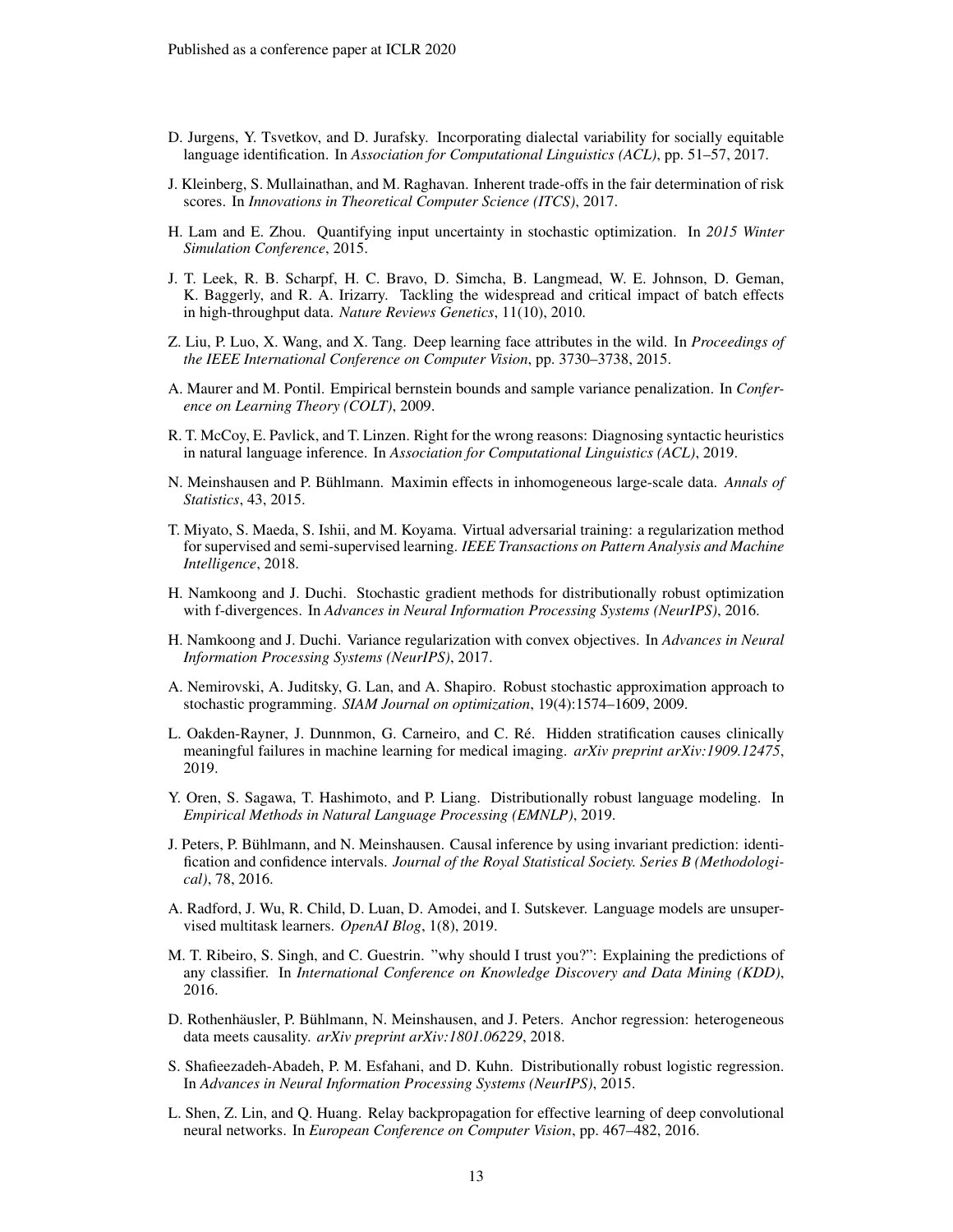- <span id="page-13-7"></span>H. Shimodaira. Improving predictive inference under covariate shift by weighting the log-likelihood function. *Journal of Statistical Planning and Inference*, 90:227–244, 2000.
- <span id="page-13-9"></span>A. Sinha, H. Namkoong, and J. Duchi. Certifiable distributional robustness with principled adversarial training. In *International Conference on Learning Representations (ICLR)*, 2018.
- <span id="page-13-12"></span>N. Srivastava, G. Hinton, A. Krizhevsky, I. Sutskever, and R. Salakhutdinov. Dropout: A simple way to prevent neural networks from overfitting. *Journal of Machine Learning Research (JMLR)*, 15(1):1929–1958, 2014.
- <span id="page-13-10"></span>C. Szegedy, V. Vanhoucke, S. Ioffe, J. Shlens, and Z. Wojna. Rethinking the Inception architecture for computer vision. In *Computer Vision and Pattern Recognition (CVPR)*, pp. 2818–2826, 2016.
- <span id="page-13-0"></span>R. Tatman. Gender and dialect bias in youtubes automatic captions. In *Workshop on Ethics in Natural Langauge Processing*, volume 1, pp. 53–59, 2017.
- <span id="page-13-6"></span>V. Vapnik. Principles of risk minimization for learning theory. In *Advances in Neural Information Processing Systems*, pp. 831–838, 1992.
- <span id="page-13-2"></span>C. Wah, S. Branson, P. Welinder, P. Perona, and S. Belongie. The Caltech-UCSD Birds-200-2011 dataset. Technical report, California Institute of Technology, 2011.
- <span id="page-13-4"></span>J. Wen, C. Yu, and R. Greiner. Robust learning under uncertain test distributions: Relating covariate shift to model misspecification. In *International Conference on Machine Learning (ICML)*, pp. 631–639, 2014.
- <span id="page-13-1"></span>A. Williams, N. Nangia, and S. Bowman. A broad-coverage challenge corpus for sentence understanding through inference. In *Association for Computational Linguistics (ACL)*, pp. 1112–1122, 2018.
- <span id="page-13-11"></span>F. Yang, Z. Wang, and C. Heinze-Deml. Invariance-inducing regularization using worst-case transformations suffices to boost accuracy and spatial robustness. In *Advances in Neural Information Processing Systems (NeurIPS)*, 2019.
- <span id="page-13-3"></span>C. Zhang, S. Bengio, M. Hardt, B. Recht, and O. Vinyals. Understanding deep learning requires rethinking generalization. In *International Conference on Learning Representations (ICLR)*, 2017.
- <span id="page-13-5"></span>B. Zhou, A. Lapedriza, A. Khosla, A. Oliva, and A. Torralba. Places: A 10 million image database for scene recognition. *IEEE Transactions on Pattern Analysis and Machine Intelligence*, 40(6): 1452–1464, 2017.

### A PROOFS

#### <span id="page-13-8"></span>A.1 EQUIVALENCE OF DRO AND IMPORTANCE WEIGHTING IN THE CONVEX SETTING

**Proposition [1.](#page-7-2)** Suppose that the loss  $\ell(\cdot; z)$  is continuous and convex for all z in  $\mathcal{Z}$ , and let the *uncertainty set* Q *be a set of distributions supported on* Z*. Assume that* Q *and the model family*  $\Theta \subseteq \mathbb{R}^d$  are convex and compact, and let  $\theta^* \in \Theta$  be a minimizer of the worst-group objective  $\mathcal{R}(\theta)$ . *Then there exists a distribution*  $Q^* \in \mathcal{Q}$  such that  $\theta^* \in \arg\min_{\theta} \mathbb{E}_{z \sim Q^*} [\ell(\theta; z)].$ 

*Proof.* Let  $h(\theta, Q) := \mathbb{E}_{z \sim Q}[\ell(\theta; z)]$ . Since the loss  $\ell(\theta; z)$  is continuous and convex in  $\theta$  for all z in Z, we have that  $h(\theta, Q)$  is continuous, convex in  $\theta$ , and concave (linear) in Q. Moreover, since convexity and lower semi-continuity are preserved under arbitrary pointwise suprema,  $\sup_{Q \in \mathcal{Q}} h(\theta, Q)$ is also convex and lower semi-continuous (therefore proper).

Together with the compactness of  $\Theta$  and  $\mathcal{Q}$ , the above conditions imply (by Weierstrass' theorem, proposition 3.2.1, [Bertsekas](#page-10-11) [\(2009\)](#page-10-11)), that the optimal value of the DRO objective

$$
\inf_{\theta \in \Theta} \mathcal{R}(\theta) = \inf_{\theta \in \Theta} \sup_{Q \in \mathcal{Q}} h(\theta, Q). \tag{10}
$$

is attained at some  $\theta^* \in \Theta$ .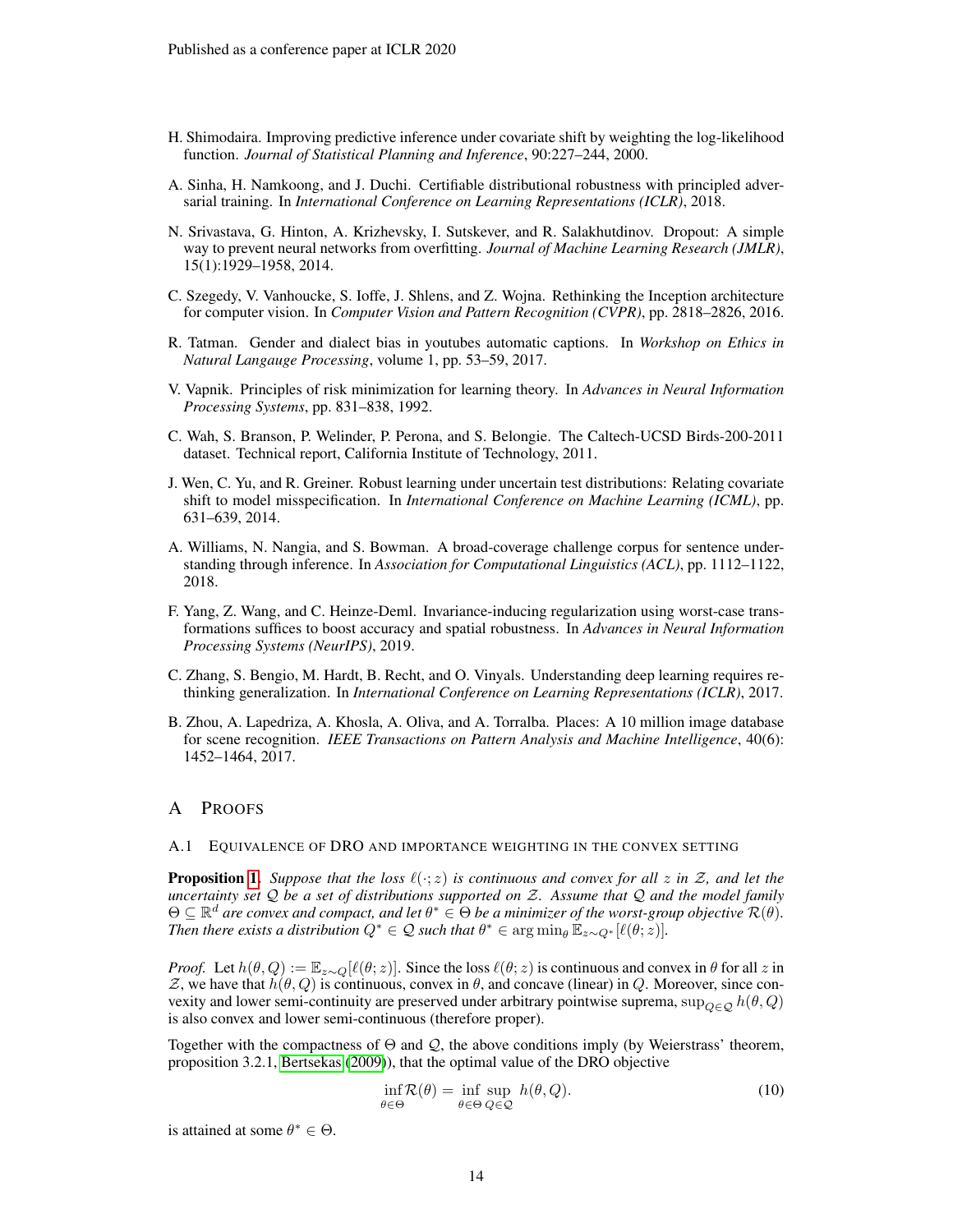A similar argument implies that the sup-inf objective

$$
\sup_{Q \in \mathcal{Q}} \inf_{\theta \in \Theta} h(\theta, Q) \tag{11}
$$

attains its optimum at some  $Q^* \in \mathcal{Q}$ .

Moreover, because  $\Theta$  and  $\mathcal Q$  are compact and h is continuous, we have the max-min equality (see, e.g., Ex 5.25 in [Boyd & Vandenberghe](#page-10-12) [\(2004\)](#page-10-12))

$$
\sup_{Q \in \mathcal{Q}} \inf_{\theta \in \Theta} h(\theta, Q) = \inf_{\theta \in \Theta} \sup_{Q \in \mathcal{Q}} h(\theta, Q). \tag{12}
$$

Together, the above results imply that  $(\theta^*, Q^*)$  form a saddle point (proposition 3.4.1, [Bertsekas](#page-10-11) [\(2009\)](#page-10-11)), that is,

$$
\sup_{Q \in \mathcal{Q}} h(\theta^*, Q) = h(\theta^*, Q^*) = \inf_{\theta \in \Theta} h(\theta, Q^*). \tag{13}
$$

In particular, the second equality indicates that the optimal DRO model  $\theta^*$  also minimizes the weighted risk  $h(\theta, Q^*) = \mathbb{E}_{Z \sim Q^*}[\ell(\theta;Z)]$ , as desired.

$$
\qquad \qquad \Box
$$

#### <span id="page-14-0"></span>A.2 CONVERGENCE RATE OF ALGORITHM [1](#page-8-2)

**Proposition [2.](#page-8-3)** *Suppose that the loss*  $\ell(\cdot; (x, y))$  *is non-negative, convex,*  $B_{\nabla}$ *-Lipschitz continuous, and bounded by*  $B_\ell$  *for all*  $(x, y)$  *in*  $\mathcal{X} \times \mathcal{Y}$ *, and*  $\|\theta\|_2 \leq B_\Theta$  *for all*  $\theta \in \Theta$  *with convex*  $\Theta \subseteq \mathbb{R}^d$ *. Then, the average iterate of Algorithm [1](#page-8-2) achieves an expected error at the rate*

$$
\mathbb{E}[\varepsilon_T] \le 2m\sqrt{\frac{10[B_\Theta^2 B_\nabla^2 + B_\ell^2 \log m]}{T}}.\tag{14}
$$

*where the expectation is taken over the randomness of the algorithm.*

*Proof.* Our proof is an application of the regret bound for online mirror descent on saddle point optimization from [Nemirovski et al.](#page-12-12) [\(2009\)](#page-12-12).

We first introduce the existing theorem. Consider the saddle-point optimization problem

$$
\min_{\theta \in \Theta} \max_{q \in \Delta_m} \sum_{g=1}^m q_g f_g(\theta) \tag{15}
$$

under the following assumptions:

**Assumption 1.**  $f_g$  *is convex on*  $\Theta$ *.* 

**Assumption 2.**  $f_g(\theta) = \mathbb{E}_{\xi \sim q} [F_g(\theta; \xi)]$  *for some function*  $F_g$ .

**Assumption 3.** We generate i.i.d. examples  $\xi \sim q$ . For a given  $\theta \in \Theta$  and  $\xi \in \Xi$ , we can compute  $F_g(\theta, \xi)$  and unbiased stochastic subgradient  $\nabla F_g(\theta; \xi)$ , that is,  $\mathbb{E}_{\xi \sim q} [\nabla F_g(\theta; \xi)] = \nabla f_g(\theta)$ .

Online mirror descent with some c-strongly convex norm  $\|\cdot\|_{\theta}$ , yielding iterates  $\theta^{(1)}, \ldots, \theta^{(T)}$  and  $q^{(1)}, \ldots, q^{(T)}$ , has the following guarantee.

<span id="page-14-1"></span>Theorem 1 [\(Nemirovski et al.](#page-12-12) [\(2009\)](#page-12-12), Eq 3.23). *Suppose that Assumptions 1-3 hold. Then the* pseudo-regret of the average iterates  $\bar{q}_g^{(1:T)}$  and  $\bar{q}_g^{(1:T)}$  can be bounded as

$$
\mathbb{E}\left[\max_{q\in\Delta_m}\sum_{g=1}^m q_g f_g(\bar{\theta}^{(1:T)}) - \min_{\theta\in\Theta}\sum_{g=1}^m \bar{q}_g^{(1:T)} f_g(\theta)\right] \le 2\sqrt{\frac{10[R_\theta^2 M_{*,\theta}^2 + M_{*,q}^2 \log m]}{T}},\tag{16}
$$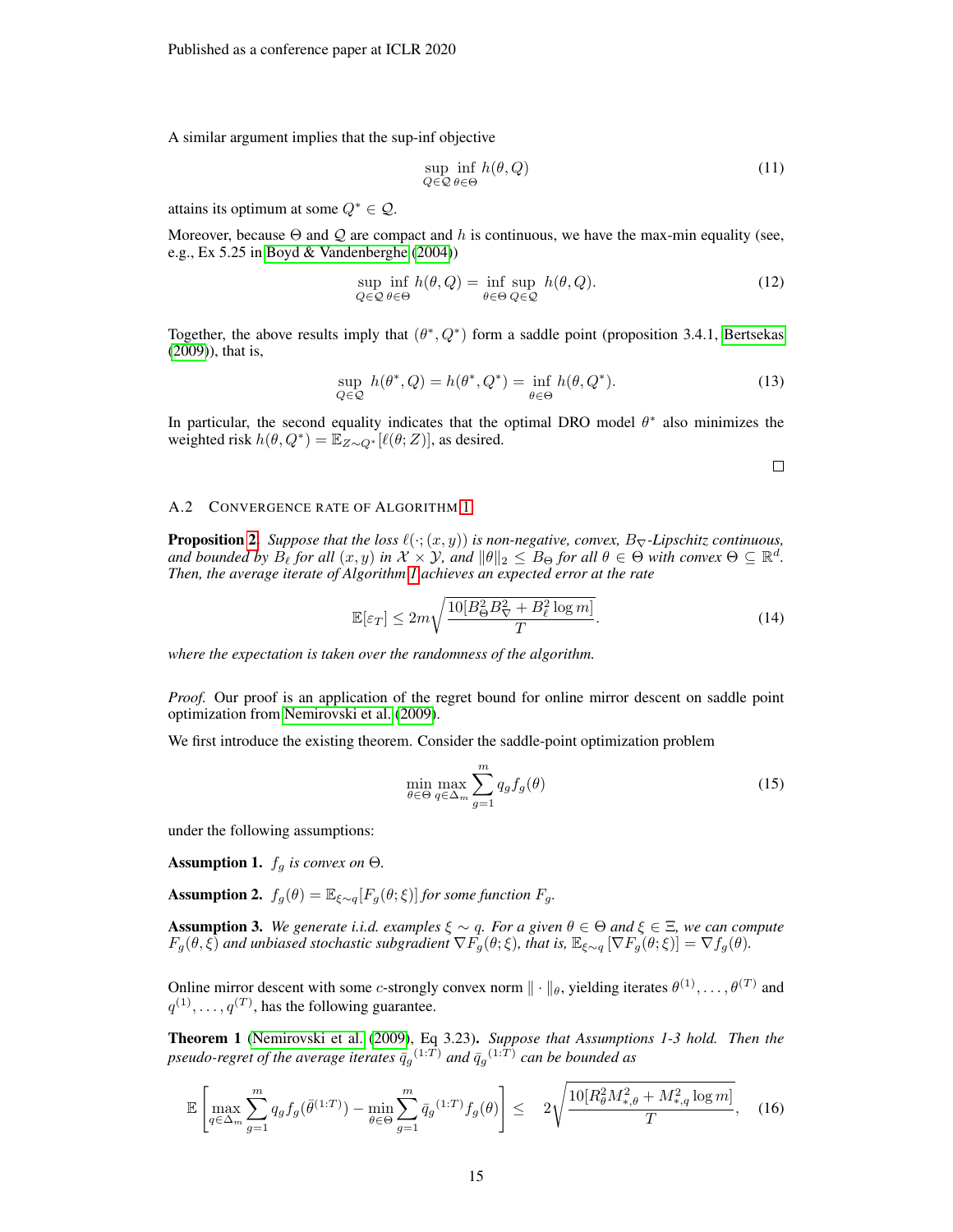*where*

$$
\mathbb{E}\left[\left\|\nabla_{\theta}\sum_{g=1}^{m}qF_{g}(\theta;\xi)\right\|_{*,\theta}^{2}\right] \leq M_{*,\theta} \tag{17}
$$

$$
\mathbb{E}\left[\left\|\nabla_q \sum_{g=1}^m qF_g(\theta;\xi)\right\|_{*,q}^2\right] \leq M_{*,q} \tag{18}
$$

$$
R_{\theta}^{2} = \frac{1}{c} \left( \max_{\theta} \|\theta\|_{\theta}^{2} - \min_{\theta} \|\theta\|_{\theta}^{2} \right) \tag{19}
$$

*for online mirror descent with c-strongly convex norm*  $\|\cdot\|_{\theta}$ *.* 

It remains to formulate our algorithm as an instance of online mirror descent applied to the saddlepoint problem above. We start by defining the following:

**Definition 1.** Let q be a distribution over  $\xi = (x, y, g)$  that is a uniform mixture of individual group *distributions* Pg*:*

$$
(x, y, g) \sim q := \frac{1}{m} \sum_{g'=1}^{m} P_{g'}.
$$
 (20)

**Definition 2.** Let  $F_{g'}(\theta;(x,y,g))) := m\mathbb{I}[g = g']\ell(\theta;(x,y))$ . Correspondingly, let  $f_{g'} :=$  $\mathbb{E}_{P_{g'}}\left[\ell(\theta;(x,y))\right]$ .

We now check that Assumptions 1-3 hold under the original assumptions in the statement of Theorem [2:](#page-8-3)

- 1. We assume that the loss  $\ell(\cdot; (x, y))$  is non-negative, continuous, and convex for all  $(x, y)$ in  $\mathcal{X} \times \mathcal{Y}$ . As a result,  $f_g(\theta)$  is non-negative, continuous, and convex on  $\Theta$ .
- 2. The expected value of  $F_g(\theta)$  over distribution q is  $f_g(\theta)$ :

$$
\mathbb{E}_{x,y,g\sim q}[F_{g'}(\theta;(x,y,g))] = \frac{1}{m} \sum_{i=1}^{m} \mathbb{E}_{P_i} [F_{g'}(\theta;(x,y,g)) | g = i]
$$
  

$$
= \frac{1}{m} \mathbb{E}_{P_{g'}} [F_{g'}(\theta;(x,y,g)) | g = g']
$$
  

$$
= \frac{1}{m} \mathbb{E}_{P_{g'}} [m\ell(\theta;x,y) | g = g']
$$
  

$$
= \mathbb{E}_{P_{g'}} [\ell(\theta;x,y) | g = g']
$$
  

$$
= f_{g'}(\theta).
$$

3. We can compute an unbiased stochastic subgradient  $\nabla F_{g'}(\theta; (x, y, g))$ 

$$
\mathbb{E}_{x,y,g\sim q}[\nabla F_{g'}(\theta;(x,y,g))] = \mathbb{E}_{x,y,g\sim q}[\nabla m\mathbb{I}[g=g']\ell(\theta;(x,y))]
$$
  
\n
$$
= \frac{1}{m} \sum_{i=1}^{m} \mathbb{E}_{P_i}[\nabla m\mathbb{I}[g=g']\ell(\theta;x,y)]
$$
  
\n
$$
= \mathbb{E}_{Q_{g'}}[\nabla \ell(\theta;(x,y))]
$$
  
\n
$$
= \nabla f_g(\theta).
$$

Finally, we compute the constants required for the regret bound in Theorem [1.](#page-14-1) Recalling the original assumptions of Theorem [2,](#page-8-3)

- 1. Bounded losses:  $\ell(\theta; (x, y)) \leq B_\ell$  for all  $x, y, \theta$
- 2. Bounded gradients:  $\|\nabla \ell(\theta; (x, y))\|_2 \leq B_{\nabla}$  for all  $\theta, x, y$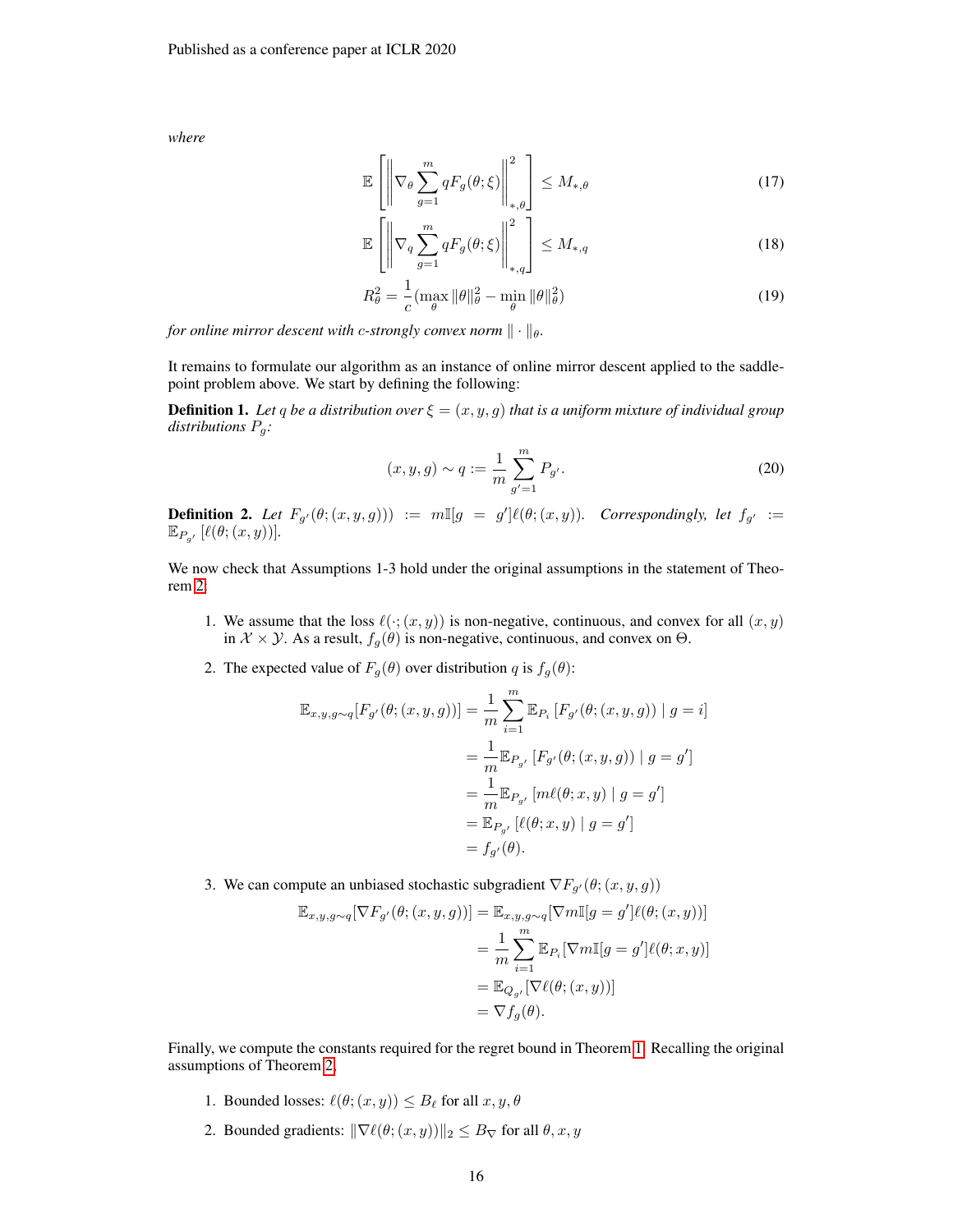3. Bounded parameter norm:  $\|\theta\|_2 \leq B_{\Theta}$  for all  $\theta \in \Theta$ ,

we obtain:

$$
\mathbb{E}\left[\left\|\nabla_{\theta}\sum_{g'=1}^{m}q_{g'}F_{g'}(\theta;(x,y,g))\right\|_{*,\theta}^{2}\right] \leq m^{2}B_{\nabla}^{2} = M_{*,\theta}
$$
\n(21)

$$
\mathbb{E}\left[\left\|\nabla_q \sum_{g'=1}^m q_{g'} F_{g'}(\theta; (x, y, g))\right\|_{*,q}^2\right] \le m^2 B_\ell^2 = M_{*,q}
$$
\n(22)

$$
R_{\theta}^{2} = \max_{\theta} \|\theta\|_{\theta}^{2} - \min_{\theta} \|\theta\|_{\theta}^{2} = B_{\Theta}^{2}.
$$
 (23)

Plugging in these constants into the regret bound from Theorem [1,](#page-14-1) we obtain

$$
\mathbb{E}\left[\max_{q\in\Delta_m}\sum_{g=1}^m q_g f_g(\bar{\theta}^{(1:T)}) - \min_{\theta\in\Theta}\sum_{g=1}^m \bar{q}_g^{(1:T)} f_g(\theta)\right] \leq 2m\sqrt{\frac{10[B_\Theta^2 B_\nabla^2 + B_\ell^2 \log m]}{T}} \tag{24}
$$

This implies Theorem [2](#page-8-3) because the minimax game is convex-concave.

 $\Box$ 

# <span id="page-16-1"></span>B SUPPLEMENTARY EXPERIMENTS

Group DRO can maintain high robust accuracy even when spurious attributes are not perfectly specified. We repeat the CelebA experiment on models with strong  $\ell_2$  penalties (Section [3.2\)](#page-3-1) but with inexact group specifications:

- 1. Instead of the ground-truth spurious attribute *Male*, we provide a related attribute *Wearing Lipstick*, and
- 2. We also specify four distractor/non-spurious attributes (*Eyeglasses*, *Smiling*, *Double Chin*, and *Oval Face*).

Optimizing for worst-case performance over all  $2^6 = 64$  groups (for all combinations of 5 attributes and 1 label), the DRO model attains 78.9% robust accuracy across the 4 original groups (darkhaired males and females, and blond males and females). These robust accuracies are not far off from the original DRO model with just the ground-truth spurious attribute (86.7%) and significantly outperform the ERM model (37.8%).

# C EXPERIMENTAL DETAILS

#### <span id="page-16-0"></span>C.1 DATASETS

MultiNLI. The standard MultiNLI train-test split allocates most examples (approximately 90%) to the training set, with another 5% as a publicly-available development set and the last 5% as a heldout test set that is only accessible through online competition leaderboards [\(Williams et al., 2018\)](#page-13-1). Because we are unable to assess model accuracy on each group through the online leaderboards, we create our own validation and test sets by combining the training set and development set and then randomly shuffling them into a  $50-20-30$  train-val-test split. We chose to allocates more examples to the validation and test sets than the standard split to allow us to accurately estimate performance on rare groups in the validation and test sets.

We use the provided gold labels as the target, removing examples with no consensus gold label (as is standard procedure). We annotate an example as having a negation word if any of the words *nobody*, *no*, *never*, and *nothing* appear in the hypothesis [\(Gururangan et al., 2018\)](#page-11-3).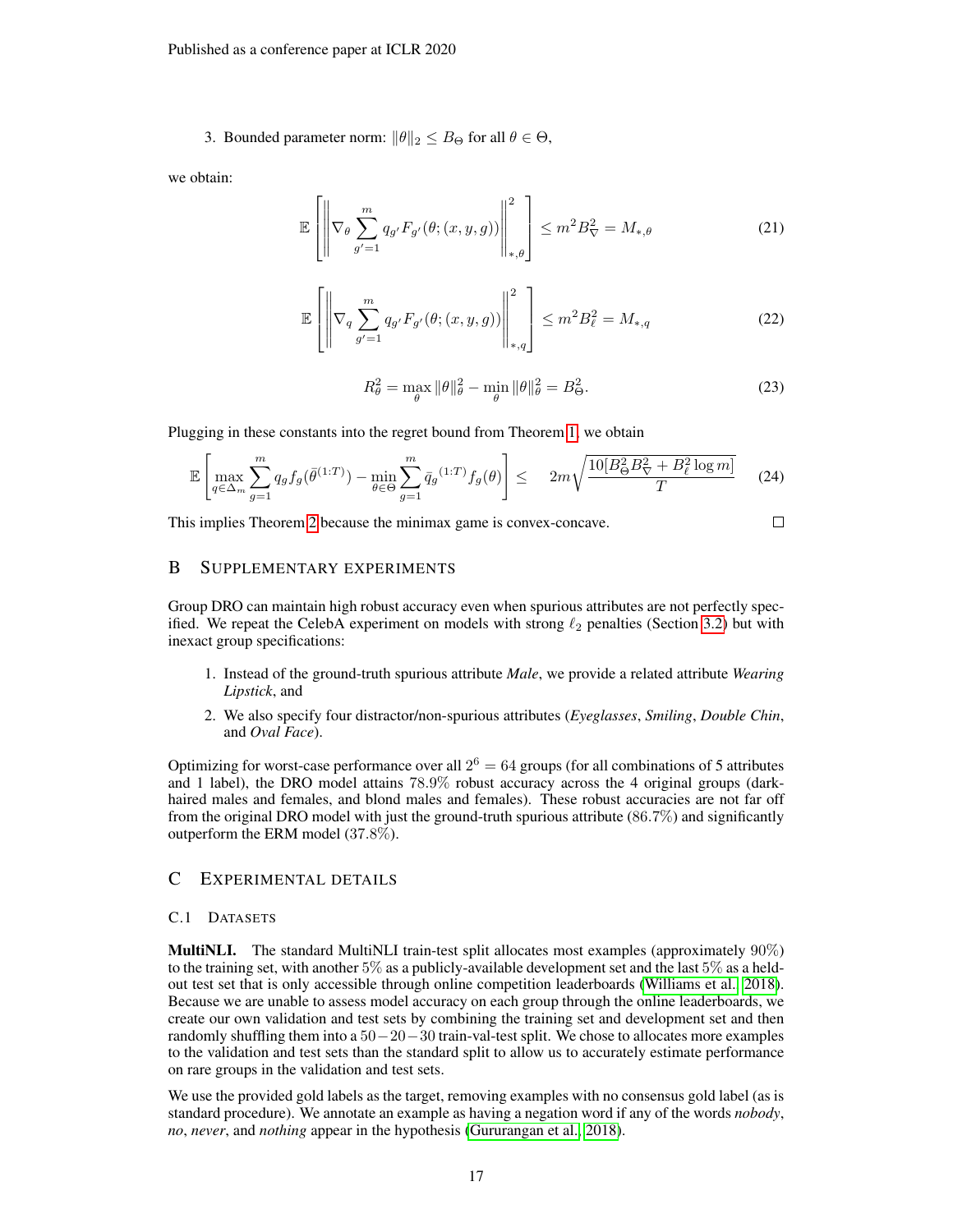Waterbirds. The CUB dataset [\(Wah et al., 2011\)](#page-13-2) contains photographs of birds annotated by species as well as and pixel-level segmentation masks of each bird. To construct the Waterbirds dataset, we label each bird as a *waterbird* if it is a seabird (albatross, auklet, cormorant, frigatebird, fulmar, gull, jaeger, kittiwake, pelican, puffin, or tern) or waterfowl (gadwall, grebe, mallard, merganser, guillemot, or Pacific loon). Otherwise, we label it as a *landbird*.

To control the image background, we use the provided pixel-level segmentation masks to crop each bird out from its original background and onto a water background (categories: *ocean* or *natural lake*) or land background (categories: *bamboo forest* or *broadleaf forest*) obtained from the Places dataset [\(Zhou et al., 2017\)](#page-13-5). In the training set, we place 95% of all waterbirds against a water background and the remaining 5% against a land background. Similarly, 95% of all landbirds are placed against a land background with the remaining 5% against water.

We refer to this combined CUB-Places dataset as the Waterbirds dataset to avoid confusion with the original fine-grained species classification task in the CUB dataset.

We use the official train-test split of the CUB dataset, randomly choosing 20% of the training data to serve as a validation set. For the validation and test sets, we allocate distribute landbirds and waterbirds equally to land and water backgrounds (i.e., there are the same number of landbirds on land vs. water backgrounds, and separately, the same number of waterbirds on land vs. water backgrounds). This allows us to more accurately measure the performance of the rare groups, and it is particularly important for the Waterbirds dataset because of its relatively small size; otherwise, the smaller groups (waterbirds on land and landbirds on water) would have too few samples to accurately estimate performance on. We note that we can only do this for the Waterbirds dataset because we control the generation process; for the other datasets, we cannot generate more samples from the rare groups.

In a typical application, the validation set might be constructed by randomly dividing up the available training data. We emphasize that this is not the case here: the training set is skewed, whereas the validation set is more balanced. We followed this construction so that we could better compare ERM vs. reweighting vs. group DRO techniques using a stable set of hyperparameters. In practice, if the validation set were also skewed, we might expect hyperparameter tuning based on worst-group accuracy to be more challenging and noisy.

Due to the above procedure, when reporting average test accuracy in our experiments, we calculate the average test accuracy over each group and then report a weighted average, with weights corresponding to the relative proportion of each group in the (skewed) training dataset.

CelebA. We use the official train-val-test split that accompanies the CelebA celebrity face dataset [\(Liu et al., 2015\)](#page-12-6). We use the *Blond Hair* attribute as the target label and the *Male* attribute as the spuriously-associated variable.

## <span id="page-17-0"></span>C.2 MODELS

ResNet50. We use the Pytorch torchvision implementation of the ResNet50 model, starting from pretrained weights.

We train the ResNet50 models using stochastic gradient descent with a momentum term of 0.9 and a batch size of 128; the original paper used batch sizes of 128 or 256 depending on the dataset [\(He](#page-11-8) [et al., 2016\)](#page-11-8). As in the original paper, we used batch normalization [\(Ioffe & Szegedy, 2015\)](#page-11-18) and no dropout [\(Srivastava et al., 2014\)](#page-13-12). For simplicity, we train all models without data augmentation.

We use a fixed learning rate instead of the standard adaptive learning rate schedule to make our different model types easier to directly compare, since we expected the scheduler to interact differently with different model types (e.g., due to the different definition of loss). The interaction between batch norm and  $\ell_2$  penalties means that we had to adjust learning rates for each different  $\ell_2$  penalty strength (and each dataset). The learning rates below were chosen to be the highest learning rates that still resulted in stable optimization.

For the standard training experiments in Section [3.1,](#page-3-0) we use a  $\ell_2$  penalty of  $\lambda = 0.0001$  (as in [He et al.](#page-11-8) [\(2016\)](#page-11-8)) for both Waterbirds and CelebA, with a learning rate of 0.001 for Waterbirds and